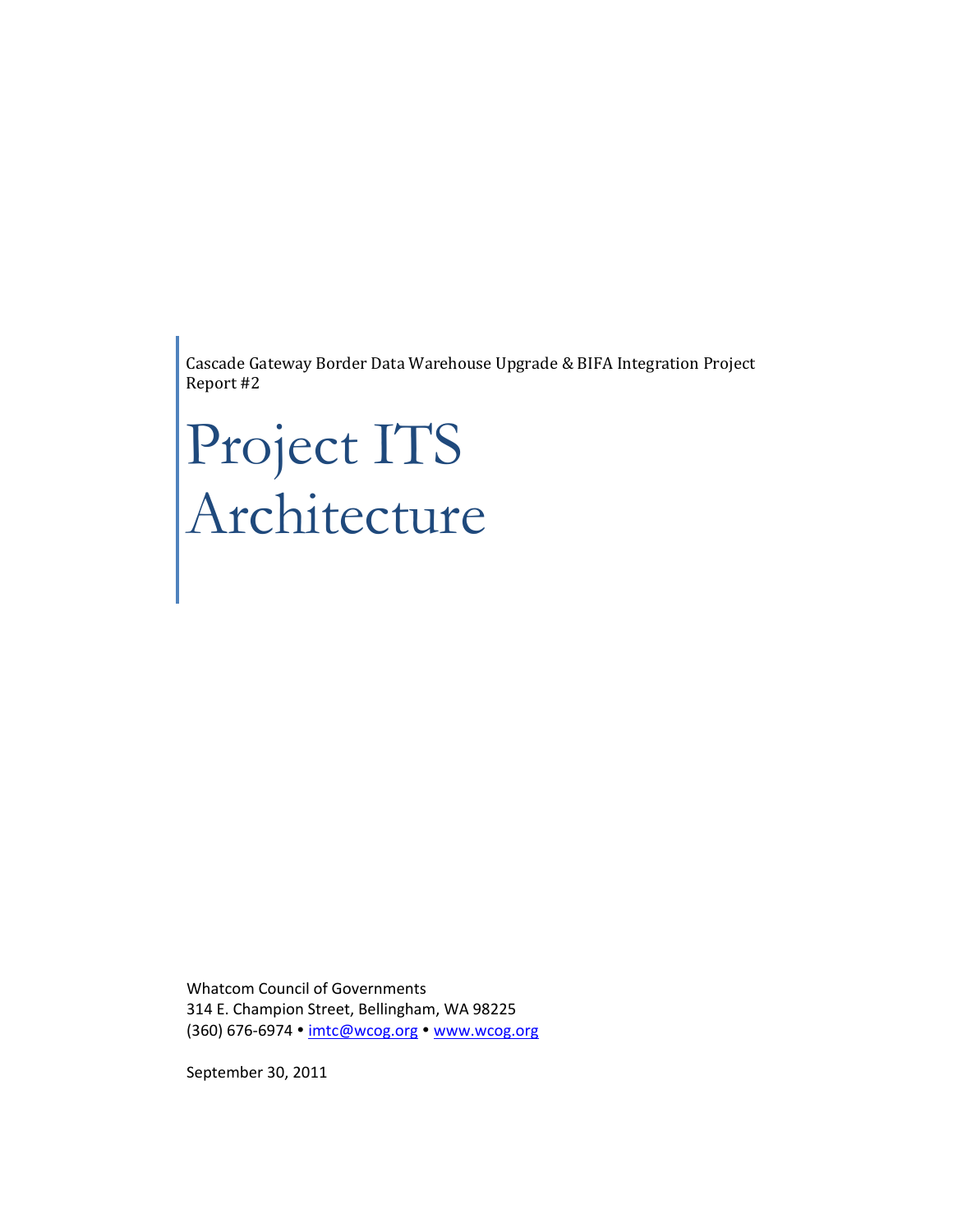# **Table of Contents**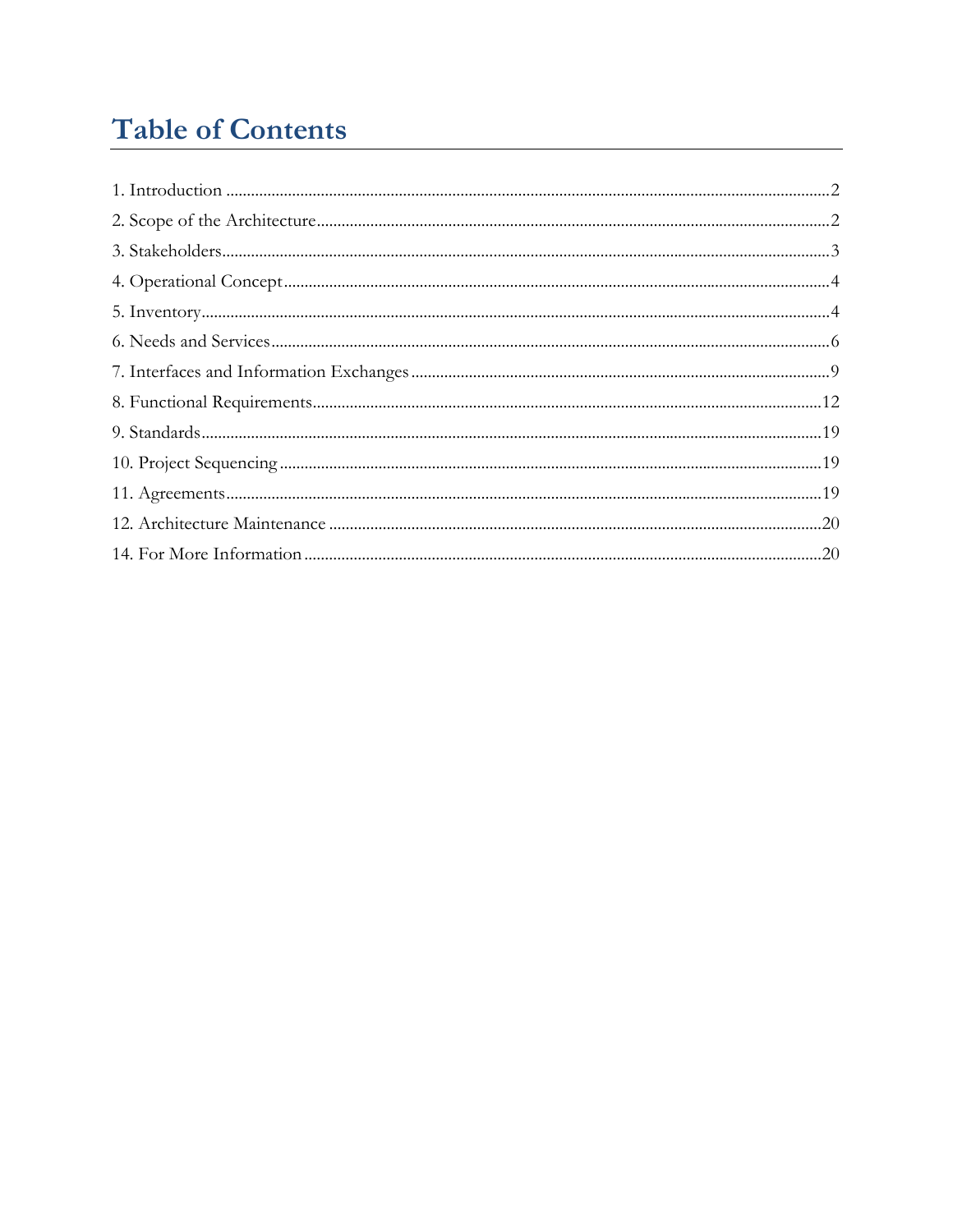## **1. Introduction**

The Border Information Flow Architecture (BIFA) was developed jointly by the U.S. Federal Highway Administration (FHWA) and Transport Canada to ensure that technologies deployed at border crossings interact efficiently with one another. Based on existing U.S. and Canadian National Architectures, the tool is designed to be used for Intelligent Transportation Systems (ITS) project implementation at or near border crossings, as a template for border area regional ITS architecture updates, and to support the transportation planning process

## **1.1 Border Data Warehouse Upgrade & BIFA Integration Project**

The Whatcom Council of Governments (WCOG) received funding through Transport Canada's BIFA Pilot Project Funding Program in 2010 to support ongoing public and private planning operations of the Cascade Gateway border crossing system1, and to advance the BIFA itself. The project was designed to build on an existing data archive and show how the BIFA can help plan cross-border ITS implementations. The project had three objectives:

- 1. Improve the binational Cascade Gateway Border Data Warehouse
- 2. Use the BIFA template to develop a project architecture that will be compatible with both U.S. and Canadian regional ITS architectures
- 3. Provide guidelines for other regions considering the BIFA for their cross-border ITS projects, and recommendations for future BIFA development.

This architecture fulfills the second objective of the project. More in-depth reporting of the project as a whole can be found in **Border Data Warehouse Upgrade & BIFA Integration Project Report #1: Final Report** A detailed account of the development of this architecture, suggestions for other regions developing binational ITS project architectures, and recommendations for BIFA and architecture developers is available in **Border Data Warehouse Upgrade & BIFA Integration Project Report #3: Recommendations for BIFA and Architecture Developers**.

## **1.2 BIFA Architecture Final Report**

The following architecture is based on the **Border Information Flow Architecture** document<sup>2</sup> which is an example of a regional ITS architecture.

## **2. Scope of the Architecture**

## **2.1 Geographic Scope**

The Cascade Gateway is the system of four border crossings between Whatcom County, Washington State in the United States and the Lower Mainland of British Columbia in Canada. The crossings include: Peace Arch/Douglas (Interstate 5/B.C. Highway 99); Pacific Highway (State

<sup>1</sup> The Cascade Gateway is the system of four border crossings between the Lower Mainland of British Columbia, and Whatcom County in Washington State. The crossings include Peace Arch/Douglas, Pacific Highway,

Lynden/Aldergrove, and Sumas/Abbotsford-Huntingdon ports-of-entry.<br><sup>2</sup> Border Information Flow Architecture Final Report, Prepared by the National ITS Architecture Team for the Federal Highway Administration, U.S. Department of Transportation and Transport Canada, January 2006: http://www.ronice.com/bifa/bifadocument01-19-06.pdf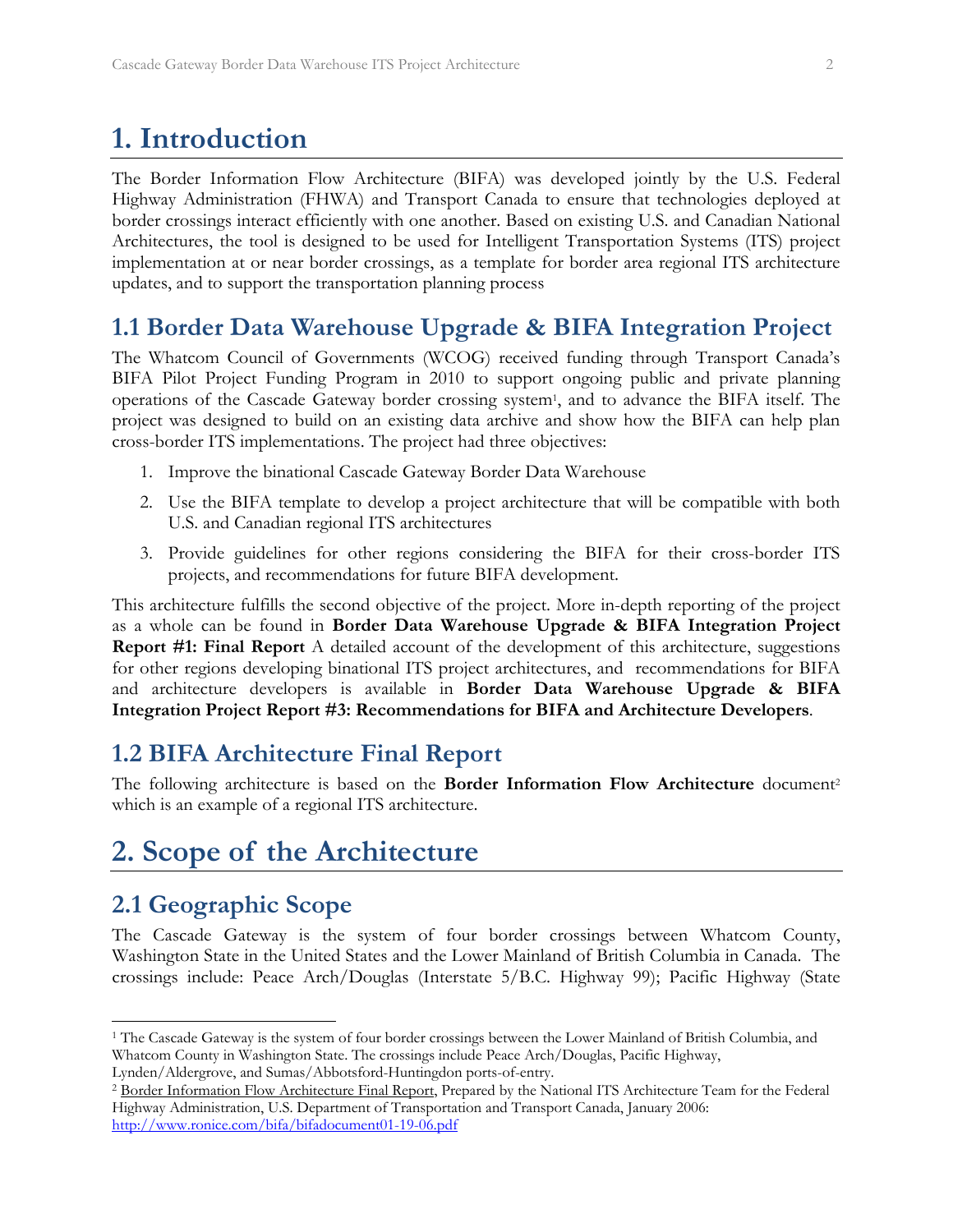

Route  $543/B.C.$  Highway 15); Lynden/Aldergrove (State Route 539/B.C. Highway 13); and Sumas/Abbotsford-Huntingdon (State Route 9/B.C. Highway 11).

The scope of this project extends north to  $8<sup>th</sup>$ Avenue in B.C., and to the variable message sign (VMS) on Interstate 5 south of Bellingham, WA.

## **2.2 Timeframe**

This project is scheduled to operate for the next five years through 2015.

## **3. Stakeholders**

Although the geographic scope of the project includes numerous stakeholder agencies and organizations, the following are key stakeholders for this specific project:

- **B.C. Ministry of Transportation (BCMOT)** The provincial agency that is responsible for managing, operating, and/or maintaining province-owned transportation infrastructure (roads, airports, transit, railways). Services provided include advanced traffic management, traveller information, and other ITS services.
- **Bureau of Transportation Statistics (BTS)** The U.S. Research and Innovative Technology Administration's Bureau of Transportation Statistics is the government agency charged with data gathering, analysis and distribution of transportation data.
- **Canada Border Services Agency (CBSA)**  Canadian Border Services Agency (CBSA) is responsible for border services including customs. The work of the CBSA includes: processing commercial goods, travellers, and conveyances, and identifying and interdicting high-risk individuals and goods; conducting secondary inspections of food and agricultural products imported by travellers at airports; conducting intelligence, such as screening visitors and immigrants and working with law enforcement agencies to maintain border integrity and ensure national security; and engaging in enforcement activities, including investigations, detentions, hearings, and removals.
- U.S. Customs & Border Protections (CBP) US Customs and Border Protection is a part of the Department of Homeland Security (DHS) and is responsible for managing the nation's borders and ports-of-entry, preventing the passage of individuals or goods from entering the United States unlawfully.
- WA State Department of Transportation (WSDOT) Department of Transportation of a US State that is responsible for managing, operating, and/or maintaining state-owned transportation infrastructure (roads, airports, transit, railways). Services provided include advanced traffic management, traveler information, and other ITS services.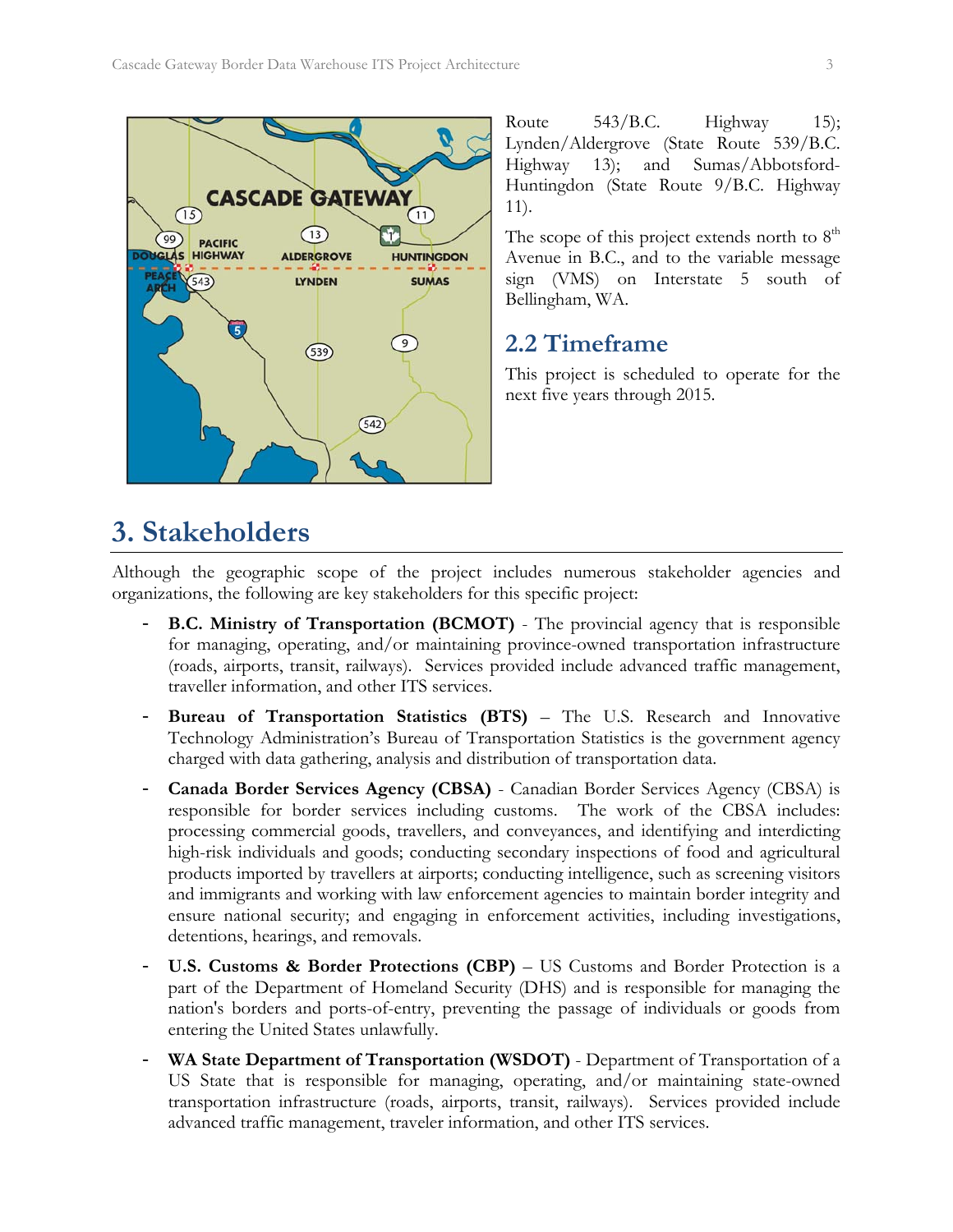- **Whatcom Council of Governments (WCOG)**  The Metropolitan Planning Organization (MPO) and Regional Transportation Planning Organization (RTPO) for Whatcom County, WA and the lead agency for the International Mobility & Trade Corridor Project (IMTC). WCOG also maintains the Regional ITS Architecture for Whatcom County.
- **Other databases and applications**  Online systems which query and use the database through the Application Programming Interface (API).
- **Private sector probe information providers**  Stakeholders who have vehicle probe information that can be shared with other agencies in the region. This would include stakeholders that generate probe information from commercial vehicle fleets, cell phones, or from general traveler information system.

## **4. Operational Concept**

This section defines each stakeholder's current and future roles and responsibilities in the operation of the Border Data Warehouse.

All roles and responsibilities and under the **Cascade Gateway Archived Data Systems** project area.

#### **BCMOT**

- Collect and disseminate information on border crossing status and schedules.
- Collect and disseminate data from highway weigh-in-motion counters.

#### **WSDOT**

- Collect and disseminate information on border crossing status and schedules.
- Collect and disseminate data from highway weigh-in-motion counters.

#### **WCOG**

- Collect transportation related data (traffic counts, accident history, etc.) to provide basic data quality, data privacy, and metadata management.
- Sharing data with other archived data systems in US and along the border either transferring the data or providing catalogs of the data housed in each archive to create a virtual data warehouse.

# **5. Inventory**

Each stakeholder agency operates and maintains equipment or ITS systems within the Border Data Warehouse, as defined below. Note that the following stakeholders may have other ITS systems in the region that are not included below because they do not relate specifically to the automated sharing of data in this specific project.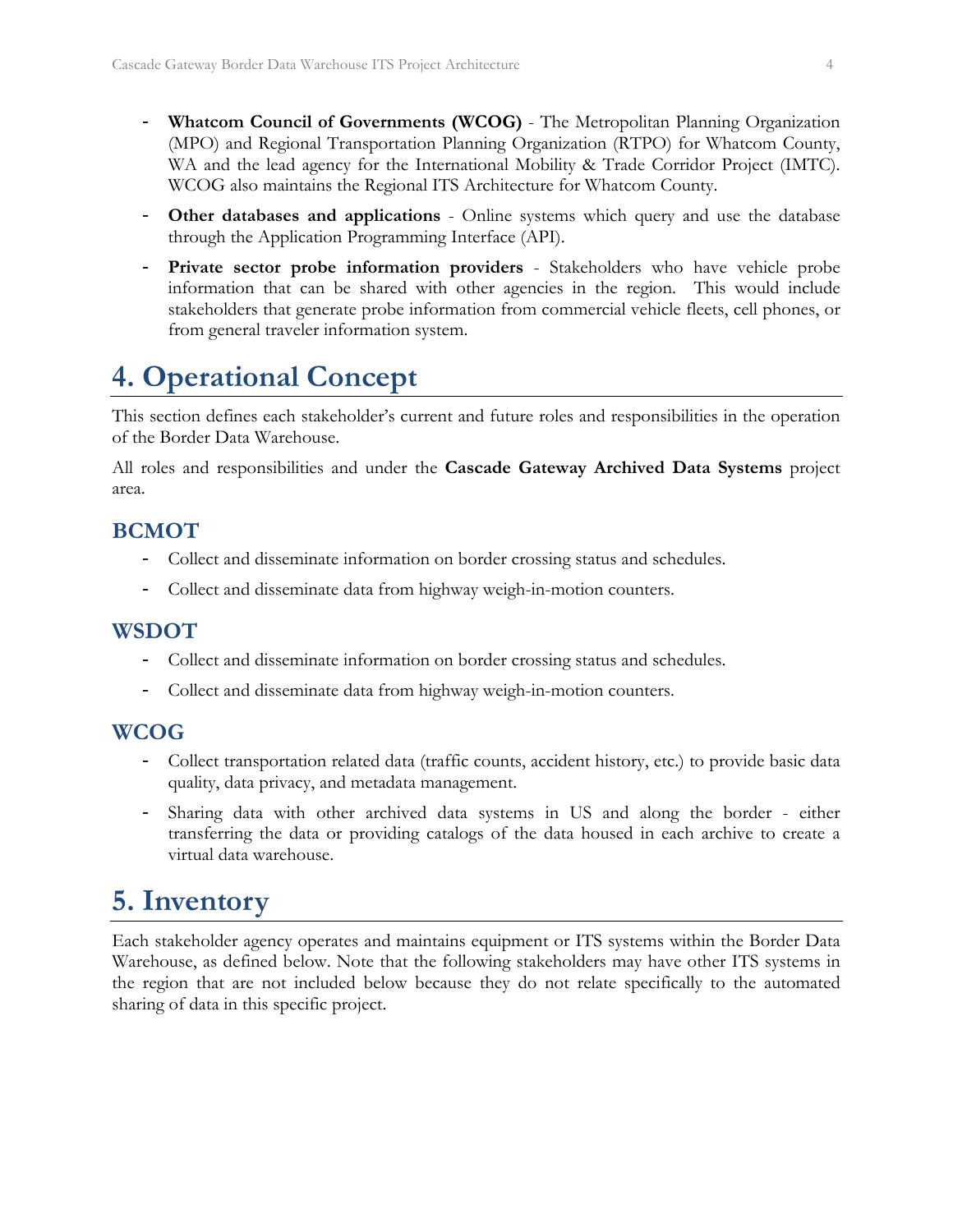| Stakeholder                                         | Element                                                                                                                                                                                                                                                                                                                    | Description                                                                                                                                                                                                                                                               | Subsystems &<br>Terminators                                                                                                  | <b>Status</b> |
|-----------------------------------------------------|----------------------------------------------------------------------------------------------------------------------------------------------------------------------------------------------------------------------------------------------------------------------------------------------------------------------------|---------------------------------------------------------------------------------------------------------------------------------------------------------------------------------------------------------------------------------------------------------------------------|------------------------------------------------------------------------------------------------------------------------------|---------------|
| <b>BCMOT</b>                                        | <b>BCMOT</b> Field<br>Equipment                                                                                                                                                                                                                                                                                            | Represents field equipment such as<br>sensors, CCTV, and Dynamic<br>Message Signs, traffic signal<br>controllers, etc., operated and<br>managed by provincial traffic agencies.                                                                                           | Roadway Subsystem                                                                                                            | Existing      |
| <b>BCMOT</b>                                        | Southbound Border<br>Southbound Advanced Traveler<br><b>Traveler Information</b><br>Information System run by BCMOT<br>which includes border wait times for<br>System<br>passenger vehicles on three variable<br>message signs and the BCMOT<br>website. System will extend to all four<br>Cascade Gateway ports-of-entry. |                                                                                                                                                                                                                                                                           | Archived Data<br>Management<br>Subsystem;<br><b>Information Service</b><br>Provider; Alerting and<br><b>Advisory Systems</b> | Existing      |
| <b>CBSA</b>                                         | CBSA Inspection<br>Systems                                                                                                                                                                                                                                                                                                 | Field equipment used to determine<br>lane type (Standard car, NEXUS, bus,<br>commercial vehicle, FAST, etc.).                                                                                                                                                             | Other Border<br><b>Inspection Systems</b>                                                                                    | Planned       |
| Other Databases<br>and Applications                 | Systems Using<br>Warehouse API                                                                                                                                                                                                                                                                                             | Agency Systems that use data put into<br>data warehouses or archives.                                                                                                                                                                                                     | Archived Data User<br>Systems (Terminator)                                                                                   | Planned       |
| Private Sector<br>Probe<br>Information<br>Providers | Private Sector Probe<br><b>Information Systems</b>                                                                                                                                                                                                                                                                         | Agency Systems that use data put into<br>data warehouses or archives.                                                                                                                                                                                                     | <b>Information Service</b><br>Provider                                                                                       | Planned       |
| Private Travelers                                   | <b>User Information</b><br>Device                                                                                                                                                                                                                                                                                          | Personal Computers, PDAs, web-<br>enabled cell phones, etc. used by<br>individuals to access information<br>concerning traffic conditions,<br>incidents, weather, routing, trip<br>planning, and border crossing<br>information                                           | Personal Information<br>Access                                                                                               | Existing      |
| <b>BTS</b>                                          | US Bureau of<br>Transportation<br><b>Statistics Systems</b>                                                                                                                                                                                                                                                                | Bureau of US government that would<br>collect data from Border Information<br>administration systems (e.g. ACE) and<br>then provide that data to archives in<br>the architecture.                                                                                         | <b>Archived Data</b><br>Management<br>Subsystem                                                                              | Existing      |
| <b>US CBP</b>                                       | CBP Inspection<br>Systems                                                                                                                                                                                                                                                                                                  | Bureau of US government that would<br>collect data from Border Information<br>administration systems (e.g. ACE) and<br>then provide that data to archives in<br>the architecture.                                                                                         | Other Border<br><b>Inspection Systems</b>                                                                                    | Planned       |
| <b>WSDOT</b>                                        | Northbound Border<br>Traveler Information<br>System                                                                                                                                                                                                                                                                        | Northbound Advanced Traveler<br>Information System run by WSDOT<br>which includes border wait times for<br>passenger and commercial vehicles on<br>two variable message signs and the<br>WSDOT website. System extends to<br>all four Cascade Gateway ports-of-<br>entry. | Archived Data<br>Management<br>Subsystem;<br><b>Information Service</b><br>Provider; Alerting and<br><b>Advisory Systems</b> | Existing      |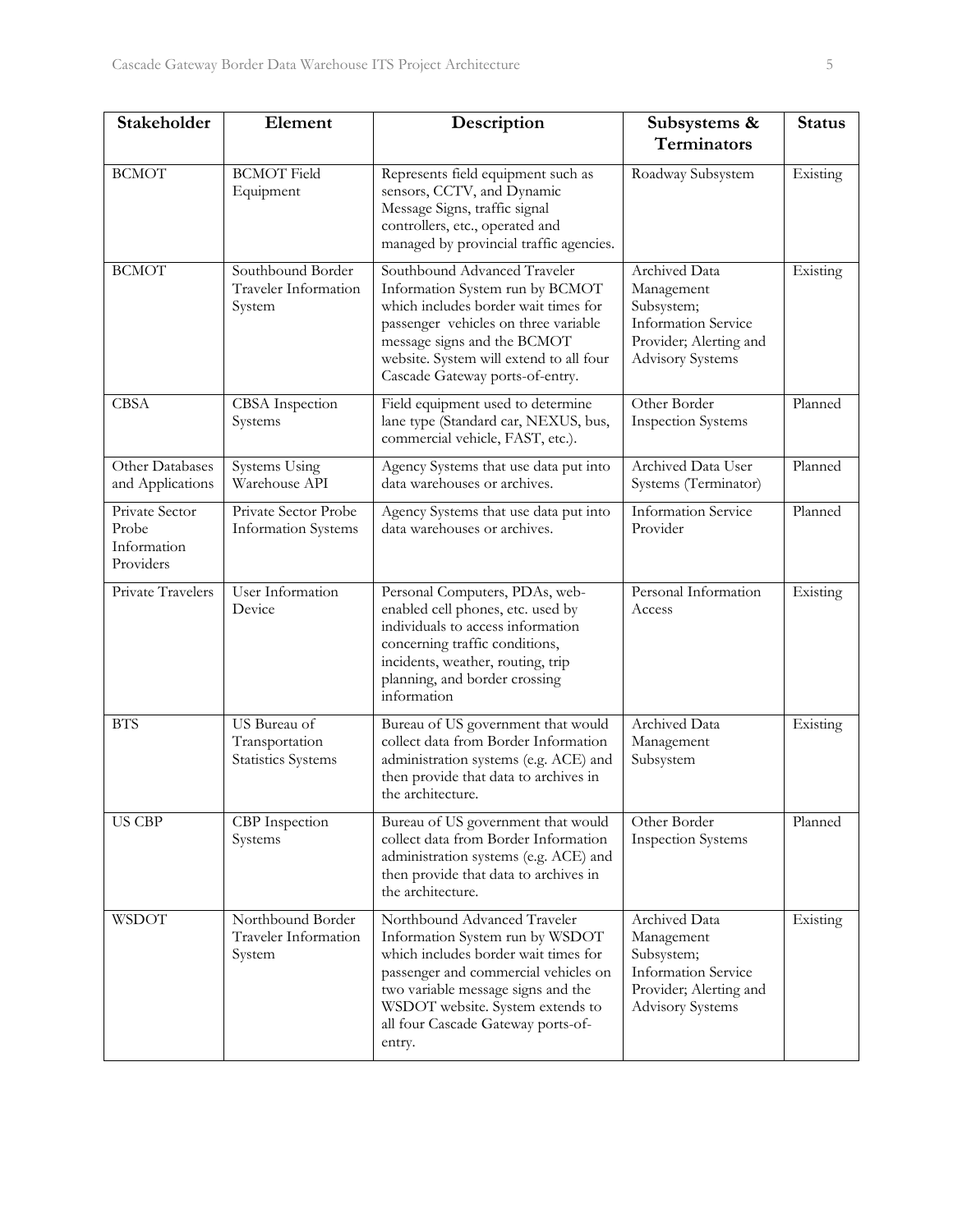| Stakeholder  | Element                                     | Description                                                                                                                                                                | Subsystems &<br><b>Terminators</b>              | <b>Status</b> |
|--------------|---------------------------------------------|----------------------------------------------------------------------------------------------------------------------------------------------------------------------------|-------------------------------------------------|---------------|
| <b>WSDOT</b> | WSDOT Field<br>Equipment                    | Represents field equipment such as<br>sensors, CCTV, and Dynamic<br>Message Signs, traffic signal<br>controllers, etc., operated and<br>managed by state traffic agencies. | Roadway Subsystem                               | Existing      |
| <b>WCOG</b>  | Cascade Gateway<br>Border Data<br>Warehouse | Data collection and warehousing<br>system to collect transportation<br>related information from the region.<br>Archived data used to support<br>planning activities.       | <b>Archived Data</b><br>Management<br>Subsystem | Existing      |

# **6. Needs and Services**

Given the limitations of the original border data warehouse and feedback from system users and stakeholders, seven core needs were identified:

- 1. The warehouse needs to maintain existing features (including but not limited to port and detector data, e-mail automated reports, downloadable files, and custom queries).
- 2. The warehouse needs to present data in a clear, concise manner that is easy for inexperienced end-users to find what they are looking for.
- 3. The warehouse needs to provide data in downloadable and exchangeable formats that are easy to understand and capable of being used on multiple platforms.
- 4. The warehouse needs to quickly and efficiently pull data from the archive.
- 5. The warehouse (website and data archive) needs to be developed in such a way as to make it simple to modify and maintain in the future.
- 6. The warehouse needs to be designed in a way that administrators can monitor the health of the warehouse and be alerted of errors.
- 7. The warehouse needs to be built for future expansion and increased archiving requirements.

To respond to these needs, the following service areas were either implemented as part of the project or are planned to be implemented: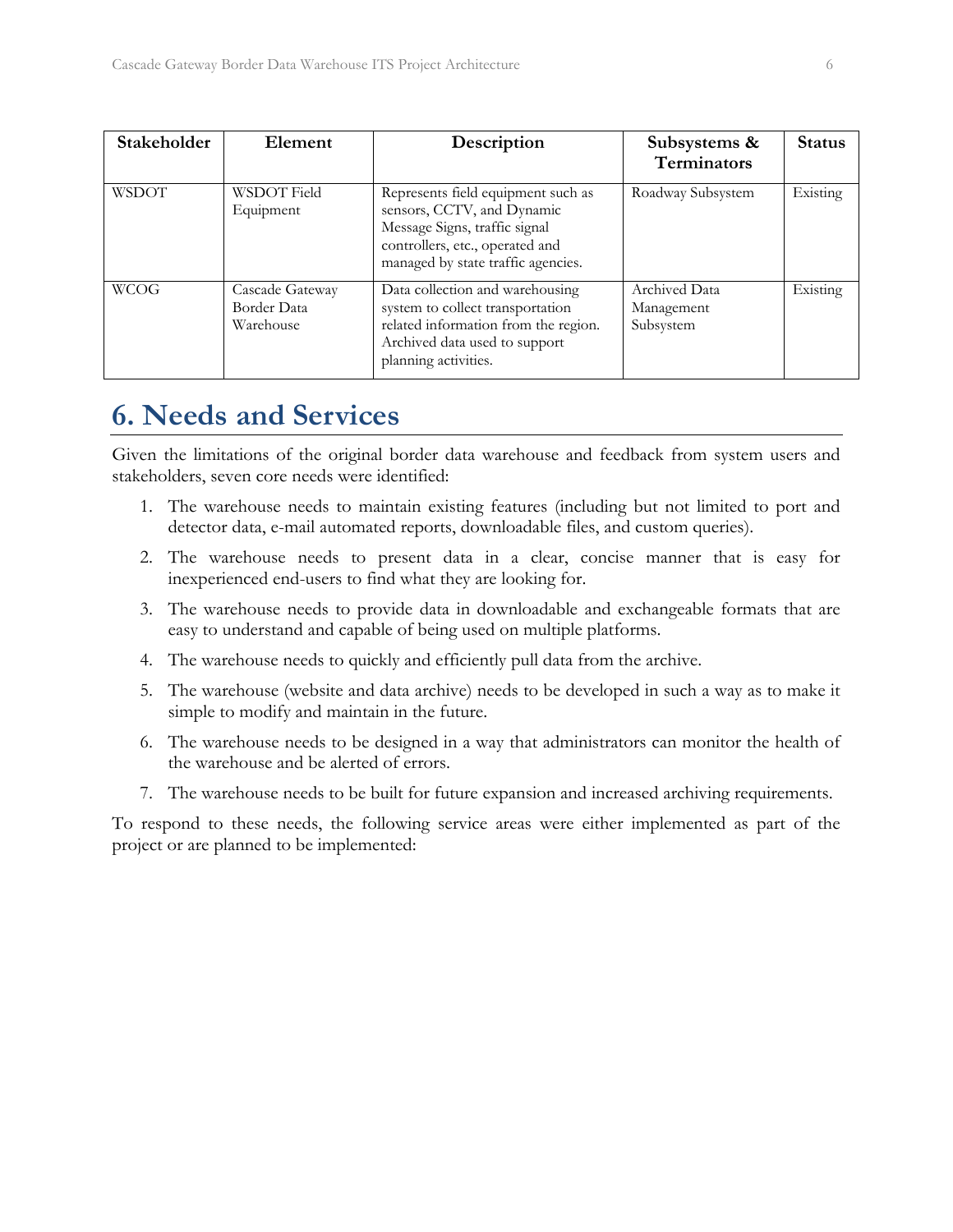| <b>BIFA Market</b><br>Package Name                       | <b>US Market</b><br>Package                           | Canadian<br>Market<br>Package                                                                                                                                                                                                                                                                                                                                                                                                                                                                                                                                                                                                                                                                                                                                                                                                                                                                                                                                                                                                                         | Description                                                                                                                                                                                                                                                                                                                                                                                                                                                                                                                                                                                                                                                                         | <b>Elements</b>                                                                                                                                                        | <b>Status</b> |
|----------------------------------------------------------|-------------------------------------------------------|-------------------------------------------------------------------------------------------------------------------------------------------------------------------------------------------------------------------------------------------------------------------------------------------------------------------------------------------------------------------------------------------------------------------------------------------------------------------------------------------------------------------------------------------------------------------------------------------------------------------------------------------------------------------------------------------------------------------------------------------------------------------------------------------------------------------------------------------------------------------------------------------------------------------------------------------------------------------------------------------------------------------------------------------------------|-------------------------------------------------------------------------------------------------------------------------------------------------------------------------------------------------------------------------------------------------------------------------------------------------------------------------------------------------------------------------------------------------------------------------------------------------------------------------------------------------------------------------------------------------------------------------------------------------------------------------------------------------------------------------------------|------------------------------------------------------------------------------------------------------------------------------------------------------------------------|---------------|
| AD2-ITS Data<br>Warehouse - US-<br>Canadian Planning     | AD2 - ITS Data<br>Warehouse                           | AD2 - Archived<br>Data Warehouse                                                                                                                                                                                                                                                                                                                                                                                                                                                                                                                                                                                                                                                                                                                                                                                                                                                                                                                                                                                                                      | This market package includes collection of archived data by US or<br>Canadian state, provincial, or regional organizations from multiple<br>agencies and data sources spanning modal and jurisdictional<br>boundaries. It performs the additional transformations and provides<br>the additional meta data management features that are necessary so<br>that all this data can be managed in a single repository with consistent<br>formats. The potential for large volumes of varied data suggests<br>additional on-line analysis and data mining features that are also<br>included in this market package in addition to the basic query and<br>reporting user access features. | <b>BCMOT</b> Field<br>Equipment;<br>Cascade Gateway<br>Border Data<br>Warehouse;<br>Systems Using<br>Warehouse API;<br><b>BTS</b> Systems;<br>WSDOT Field<br>Equipment | Existing      |
| <b>AD3-Archived Data</b><br>Virtual Warehouse-<br>Canada | AD3-ITS<br>Virtual Data<br>Warehouse                  | AD3 - Archived<br>Data Virtual<br>Warehouse                                                                                                                                                                                                                                                                                                                                                                                                                                                                                                                                                                                                                                                                                                                                                                                                                                                                                                                                                                                                           | This market package for Canadian Data Warehouses provides for the<br>exchange of archive data between different archives.                                                                                                                                                                                                                                                                                                                                                                                                                                                                                                                                                           | Cascade Gateway<br>Border Data<br>Warehouse                                                                                                                            | Existing      |
| <b>AD3-</b> ITS Virtual<br>Warehouse - US                | AD3-ITS<br>Virtual Data<br>Warehouse                  | AD3 - Archived<br>Data Virtual<br>Warehouse                                                                                                                                                                                                                                                                                                                                                                                                                                                                                                                                                                                                                                                                                                                                                                                                                                                                                                                                                                                                           | This market package for US Data Warehouses provides for the<br>exchange of archive data between different archives.                                                                                                                                                                                                                                                                                                                                                                                                                                                                                                                                                                 | Cascade Gateway<br><b>Border Data</b><br>Warehouse                                                                                                                     | Existing      |
| ATIS01-Border<br>Traveler Information                    | ATIS1-<br><b>Broadcast</b><br>Traveler<br>Information | This market package collects traffic conditions, advisories, general<br>ATIS1-Broadcast<br>public transportation, toll and parking information, incident<br>Traveller<br>information, roadway maintenance and construction information, air<br>Information<br>quality and weather information, and broadcasts the information to<br>travelers using technologies such as FM subcarrier, satellite radio,<br>cellular data broadcasts, and Internet web casts. The information<br>may be provided directly to travelers or provided to merchants and<br>other traveler service providers so that they can better inform their<br>customers of travel conditions. Different from the market package<br>ATMS6 - Traffic Information Dissemination, which provides<br>localized HAR and DMS information capabilities, ATIS1 provides a<br>wide area digital broadcast service. Successful deployment of this<br>market package relies on availability of real-time traveler information<br>from roadway instrumentation, probe vehicles or other sources. |                                                                                                                                                                                                                                                                                                                                                                                                                                                                                                                                                                                                                                                                                     | Northbound<br><b>Border Traveler</b><br>Information<br>System;<br>Southbound<br><b>Border Traveler</b><br>Information<br>System                                        | Existing      |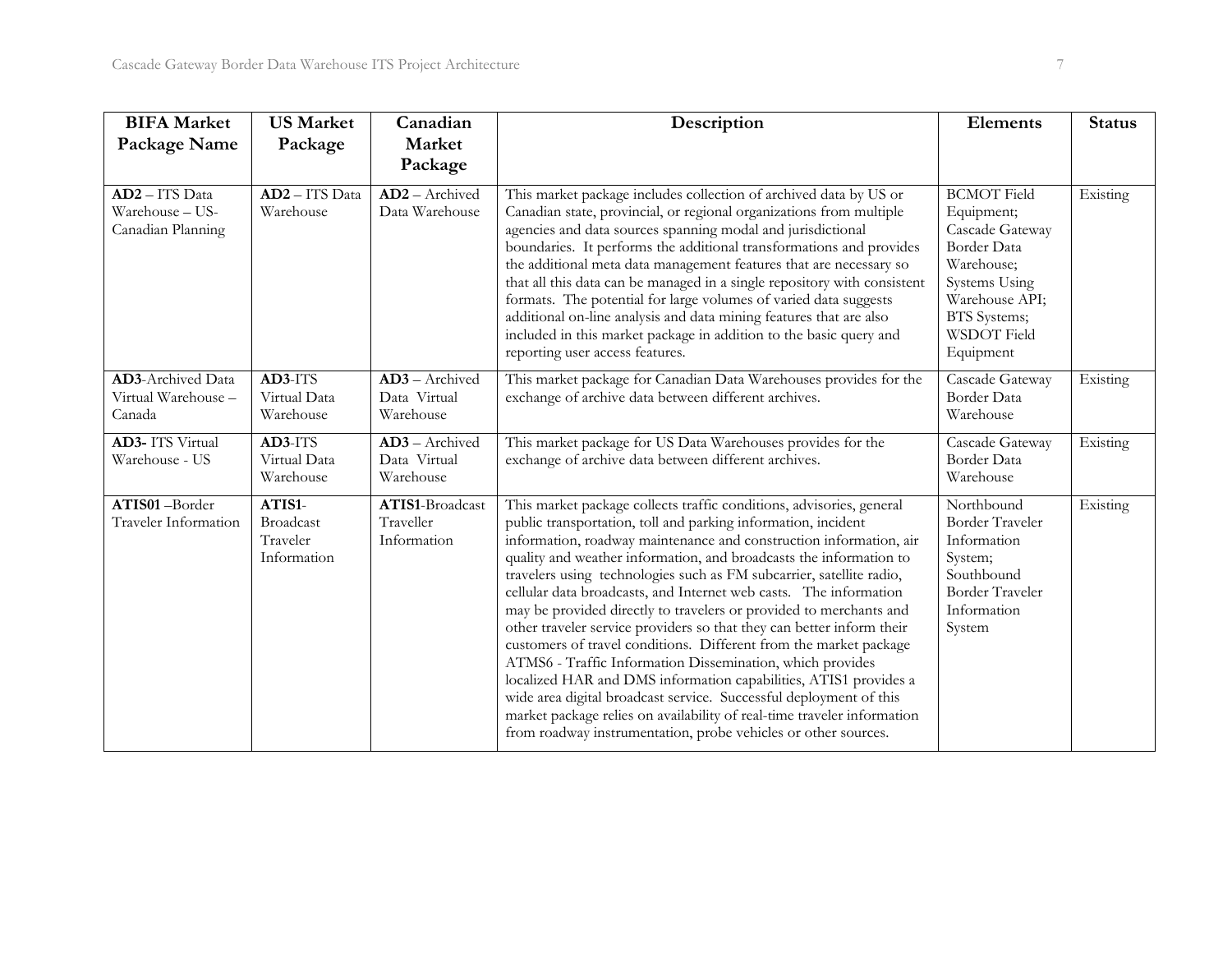| ATIS06-<br>Transportation<br>Operations Data<br>Sharing | ATMS06-<br>Traffic<br>Information<br>Dissemination | ATMS06-Traffic<br>Information<br>Dissemination   | This market package makes real-time transportation operations data<br>available to transportation system operators. The Information<br>Service Provider collects, processes, and stores current information on<br>traffic and travel conditions and other information about the current<br>state of the transportation network and makes this information<br>available to transportation system operators, facilitating the exchange<br>of qualified, real-time information between agencies. Using the<br>provided information, transportation system operators can manage<br>their individual systems based on an overall view of the regional<br>transportation system. The regional transportation operations data<br>resource represented by the Information Service Provider may be<br>implemented as a web application that provides a web-based access to<br>system operators, an enterprise database that provides a network<br>interface to remote center applications, or any implementation that<br>supports regional sharing of real-time transportation operations data.                                                                                                                                                                                                                                                                                                                                                                                                         | Northbound<br>Border Traveler<br>Information<br>System;<br>Southbound<br><b>Border Traveler</b><br>Information<br>System | Planned |
|---------------------------------------------------------|----------------------------------------------------|--------------------------------------------------|------------------------------------------------------------------------------------------------------------------------------------------------------------------------------------------------------------------------------------------------------------------------------------------------------------------------------------------------------------------------------------------------------------------------------------------------------------------------------------------------------------------------------------------------------------------------------------------------------------------------------------------------------------------------------------------------------------------------------------------------------------------------------------------------------------------------------------------------------------------------------------------------------------------------------------------------------------------------------------------------------------------------------------------------------------------------------------------------------------------------------------------------------------------------------------------------------------------------------------------------------------------------------------------------------------------------------------------------------------------------------------------------------------------------------------------------------------------------------------------------|--------------------------------------------------------------------------------------------------------------------------|---------|
| ATMS02-Probe<br>Surveillance                            | ATMS02-Probe<br>Surveillance                       | ATMS02-Probe-<br><b>Based Flow</b><br>Monitoring | This market package provides an alternative approach for surveillance<br>of the roadway network for Provincial MoTs or State DOTs. This<br>market package provides dedicated short range communications<br>between the vehicle and roadside is used to provide equivalent<br>information directly to the Traffic Management Subsystem. This<br>approach utilizes vehicle equipment that supports toll collection, in-<br>vehicle signing, and other short range communications applications<br>identified within the architecture. The market package enables traffic<br>managers to monitor road conditions, identify incidents, analyze and<br>reduce the collected data, and make it available to users and private<br>information providers. It requires one of the communications<br>options identified above, roadside beacons and fixed-point to fixed-<br>point communications for the short range communications option,<br>data reduction software, and utilizes fixed-point to fixed-point links<br>between the Traffic Management Subsystem and Information Service<br>Provider Subsystem to share the collected information. Both "Opt<br>out" and "Opt in" strategies are available to ensure the user has the<br>ability to turn off the probe functions to ensure individual privacy.<br>Due to the large volume of data collected by probes, data reduction<br>techniques are required, such as the ability to identify and filter out-of-<br>bounds or extreme data reports. | Private Sector<br>Probe Information<br>Systems                                                                           | Planned |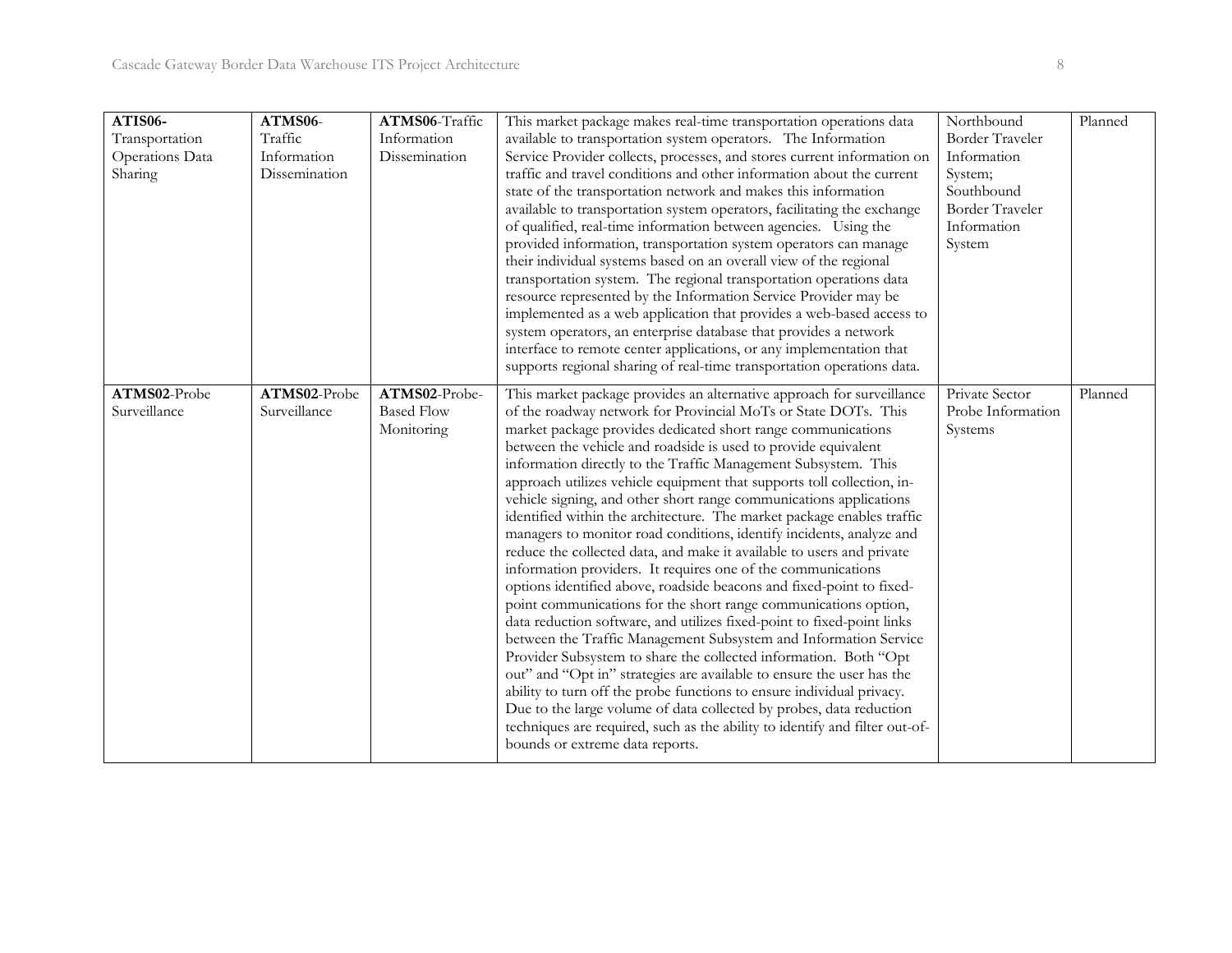## **7. Interfaces and Information Exchanges**

The original project design was based on a schematic developed by the project team representing stakeholders and information to be shared with the border data warehouse.



BORDER DATA WAREHOUSE UPGRADE PROJECT ARCHITECTURE SCHEMATIC

The following table illustrates the flow of information between system elements and status of that connection. More specifics on these interfaces and information flows can be found in the Turbo Architecture version of this project architecture.

| <b>Source Element</b>                    | <b>Flow Name</b>                      | <b>Destination Element</b>                               | <b>Status</b> |
|------------------------------------------|---------------------------------------|----------------------------------------------------------|---------------|
| <b>BCMOT</b> Field Equipment             | Weigh-in-motion data                  | Cascade Gateway Border Data<br>Warehouse                 | Planned       |
| Cascade Gateway Border Data<br>Warehouse | Archived data products                | Systems Using Warehouse API                              | Planned       |
| Cascade Gateway Border Data<br>Warehouse | Archive coordination                  | US Bureau of Transportation<br><b>Statistics Systems</b> | Existing      |
| Cascade Gateway Border Data<br>Warehouse | Border crossing data                  | User Information Device                                  | Existing      |
| <b>CBP</b> Inspection Systems            | Border crossing status<br>information | Southbound Border Traveler<br>Information System         | Planned       |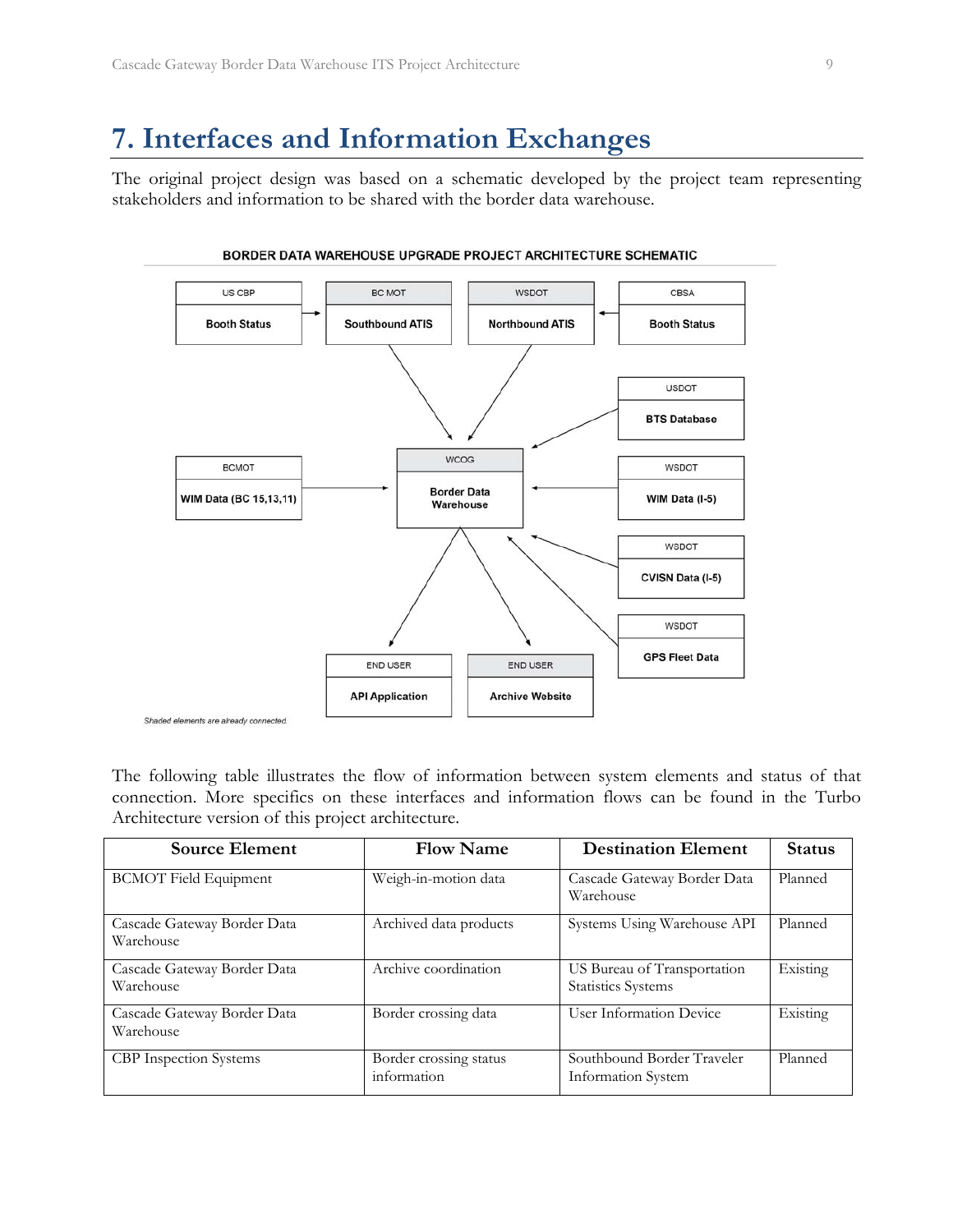| <b>Source Element</b>                             | <b>Flow Name</b>                      | <b>Destination Element</b>                       | <b>Status</b> |  |
|---------------------------------------------------|---------------------------------------|--------------------------------------------------|---------------|--|
| CBSA Inspection Systems                           | Border crossing status<br>information | Northbound Border Traveler<br>Information System | Planned       |  |
| Northbound Border Traveler<br>Information System  | Traveler archive data                 | Cascade Gateway Border Data<br>Warehouse         | Existing      |  |
| Northbound Border Traveler<br>Information System  | Alerts and advisories                 | <b>CBSA</b> Inspection Systems                   | Planned       |  |
| Private Sector Probe Information<br>Systems       | Traveler archive data                 | Cascade Gateway Border Data<br>Warehouse         | Planned       |  |
| Southbound Border Traveler<br>Information System  | Traveler archive data                 | Cascade Gateway Border Data<br>Warehouse         | Existing      |  |
| Southbound Border Traveler<br>Information System  | Alerts and advisories                 | CBP Inspection Systems                           | Planned       |  |
| Systems Using Warehouse API                       | Archived data product<br>requests     | Cascade Gateway Border Data<br>Warehouse         | Planned       |  |
| US Bureau of Transportation Statistics<br>Systems | Archive coordination                  | Cascade Gateway Border Data<br>Warehouse         | Existing      |  |
| WSDOT Field Equipment                             | Weigh-in-motion data                  | Cascade Gateway Border Data<br>Warehouse         | Planned       |  |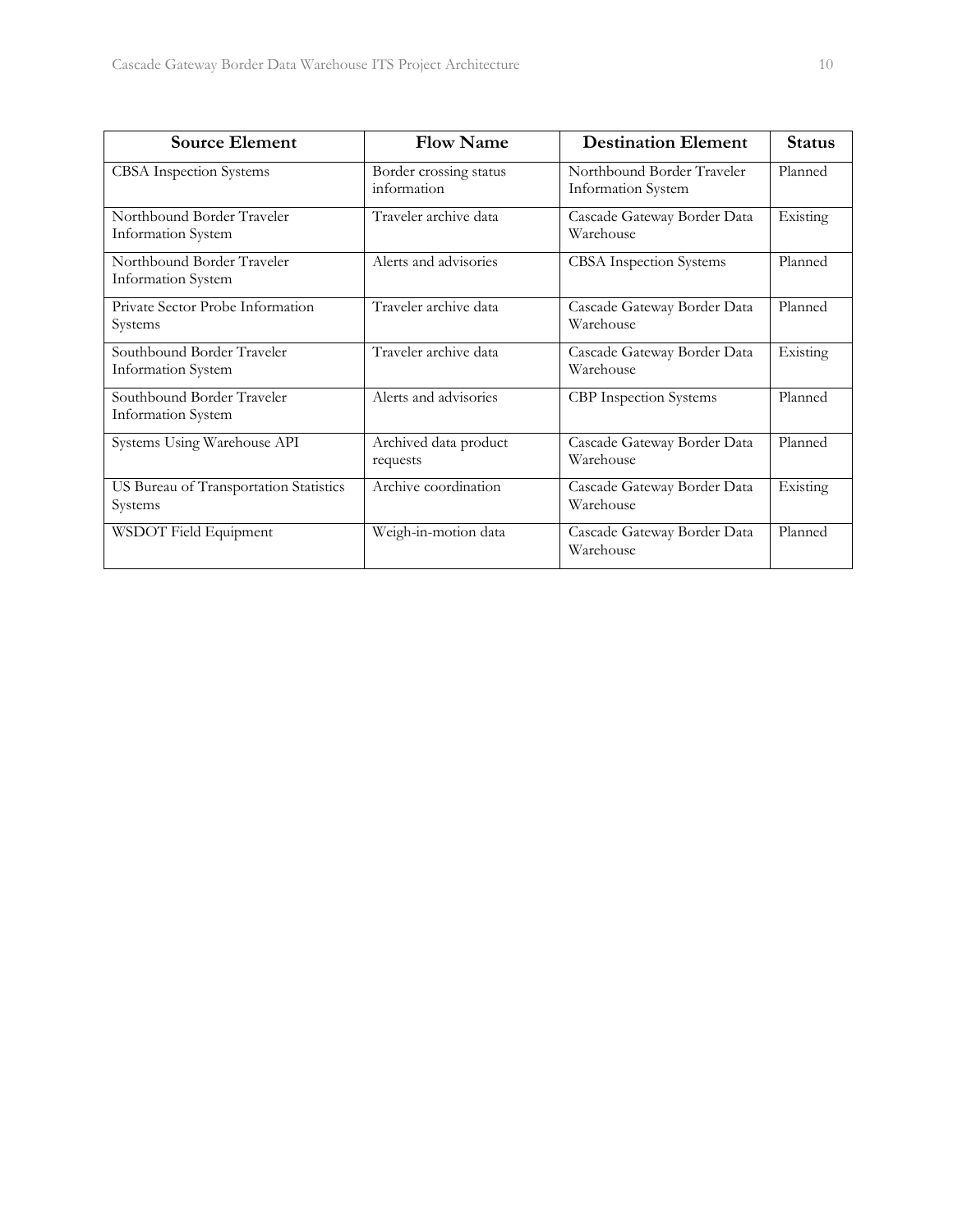#### **Diagram of Border Data Warehouse Information Flows**



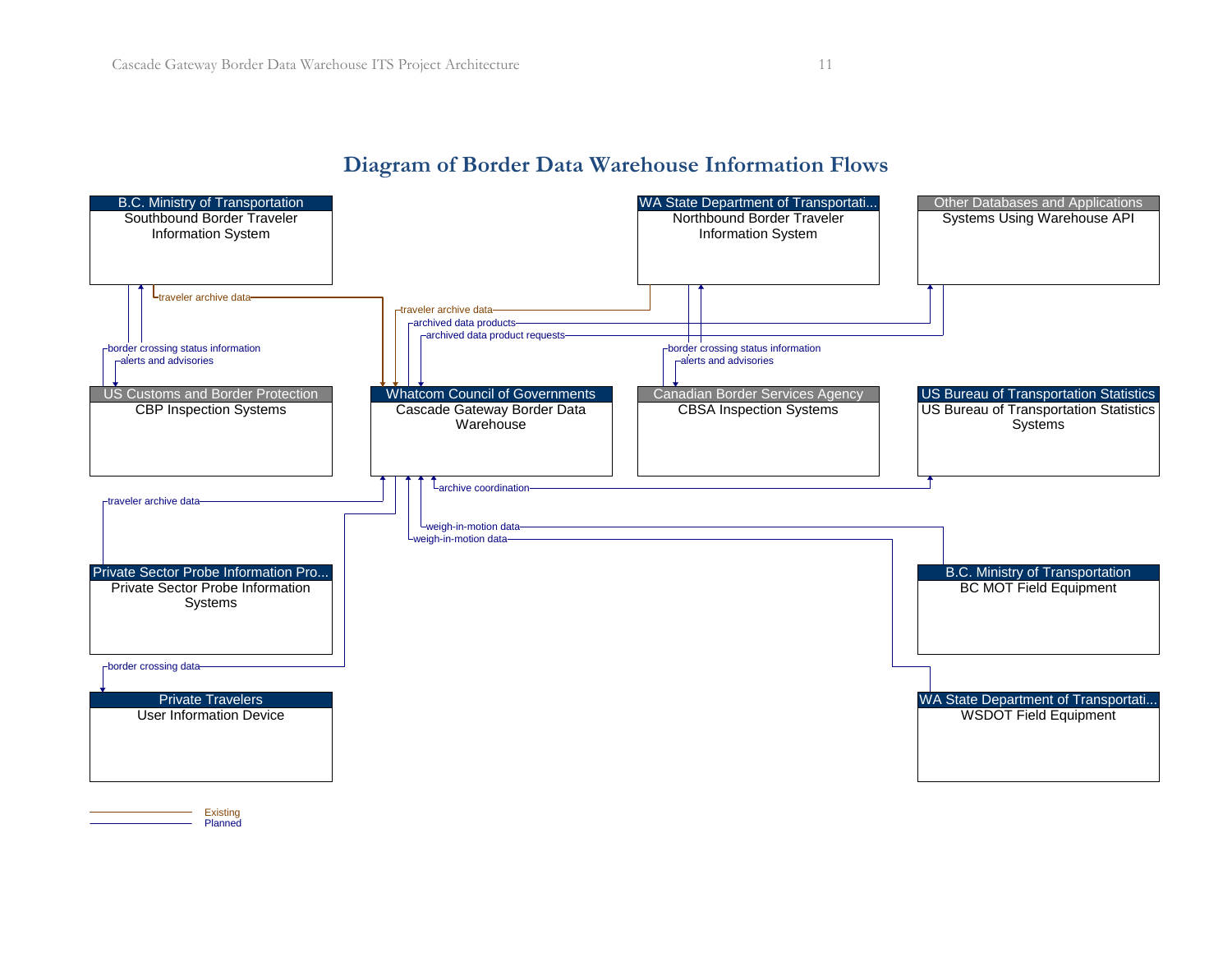# **8. Functional Requirements**

Functional requirements describe the activities performed by each ITS element within the border data warehouse project.

For this project, generalized requirements were defined from the Turbo Architecture BIFA file. There were also detailed requirements developed in the Systems Requirements documentation (see **Border Data Warehouse Upgrade & BIFA Integration Project Report #1: Final Report**).

#### **Requirements defined in BIFA Turbo Architecture File**

The following functional requirements are defined from the Turbo Architecture file and come directly from the U.S. National Architecture examples.

| Element                                  | <b>Functional Area</b><br>Requirement           |                                                                                                                                                                                                                                            | <b>Status</b> |
|------------------------------------------|-------------------------------------------------|--------------------------------------------------------------------------------------------------------------------------------------------------------------------------------------------------------------------------------------------|---------------|
| <b>BCMOT Field</b><br>Equipment          | Roadway Traffic<br>Information<br>Dissemination | Existing                                                                                                                                                                                                                                   |               |
|                                          |                                                 | The center shall collect data to be archived from<br>one or more data sources.                                                                                                                                                             | Existing      |
|                                          |                                                 | The center shall store the archived data in a<br>focused repository that is suited to a particular set<br>of ITS data users.                                                                                                               | Existing      |
|                                          | ITS Data Repository                             | The center shall include capabilities for<br>performing quality checks on the incoming<br>archived data.                                                                                                                                   | Existing      |
|                                          |                                                 | The center shall include capabilities for error<br>notification on the incoming archived data.                                                                                                                                             | Existing      |
|                                          |                                                 | The center shall include capabilities for archive to<br>archive coordination.                                                                                                                                                              | Existing      |
| Cascade Gateway<br>Border Data Warehouse |                                                 | The center shall provide the capability to execute<br>methods on the incoming data such as cleansing,<br>summarizations, aggregations, or transformations<br>applied to the data before it is stored in the<br>archive.                    | Existing      |
|                                          |                                                 | The center shall respond to requests from the<br>administrator interface function to maintain the<br>archive data.                                                                                                                         | Existing      |
|                                          | Traffic and Roadside<br>Data Archival           | The center shall collect traffic sensor information<br>from roadside devices.                                                                                                                                                              | Planned       |
|                                          |                                                 | The center shall provide capabilities to access "in-<br>place" data from geographically dispersed<br>archives. These capabilities may include analysis,<br>data fusion, or data mining.                                                    | Existing      |
|                                          | Virtual Data Warehouse<br>Services              | The center shall support the collection of archived<br>data from other archives on an as-needed basis.<br>(This minimizes the need to duplicate the<br>comprehensive set of data from the remote<br>archives in the local data warehouse.) | Existing      |
|                                          |                                                 | The center shall provide the local archived data<br>schema to other archive systems.                                                                                                                                                       | Existing      |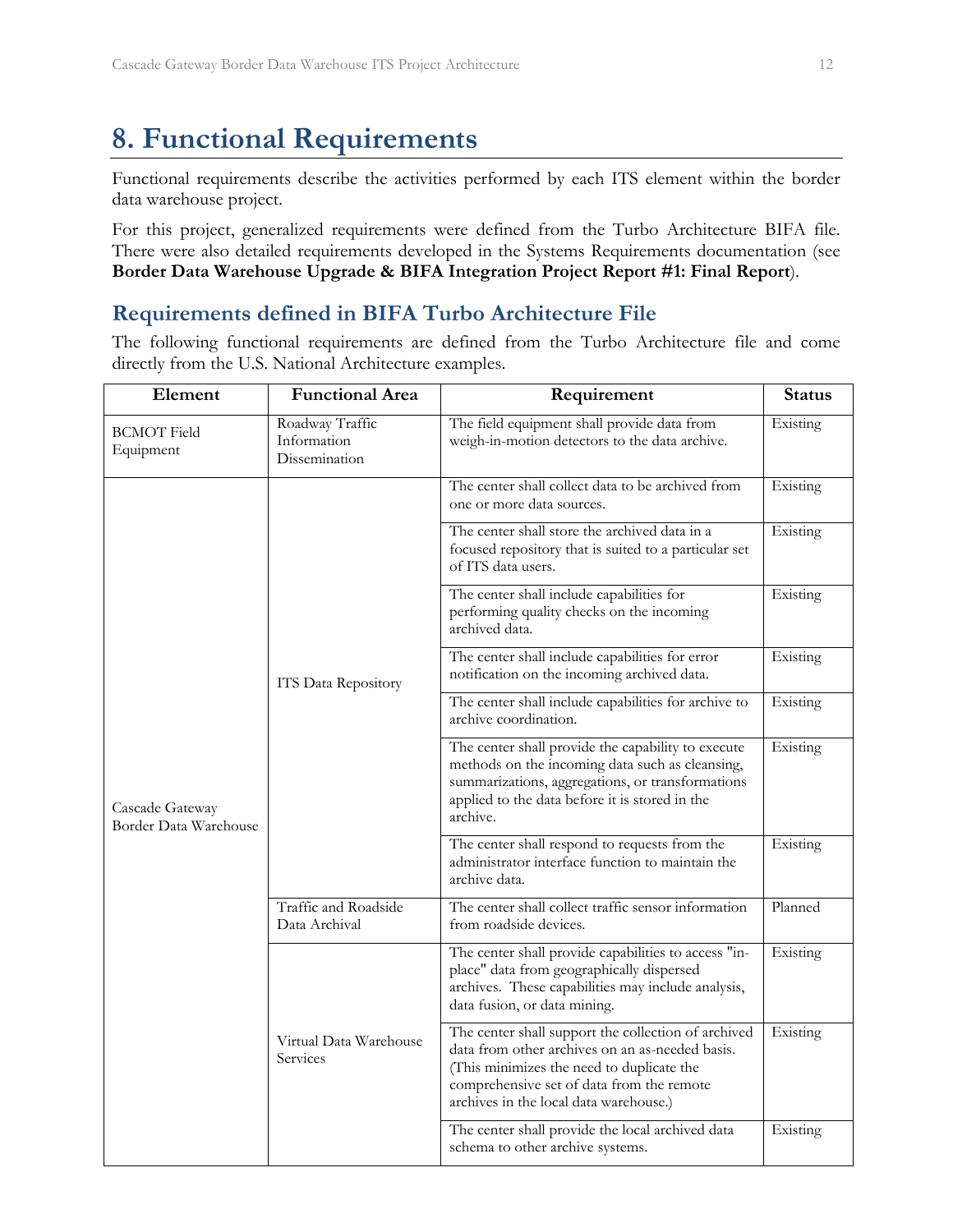| Element                                                     | <b>Functional Area</b>                          | Requirement                                                                                                                                                                                                                                                                                                                     | <b>Status</b> |
|-------------------------------------------------------------|-------------------------------------------------|---------------------------------------------------------------------------------------------------------------------------------------------------------------------------------------------------------------------------------------------------------------------------------------------------------------------------------|---------------|
| Northbound Border<br>Traveler Information<br>System         | Virtual Data Warehouse<br>Services              | The center shall coordinate information exchange<br>with a local data warehouse.                                                                                                                                                                                                                                                | Existing      |
| Private Sector Probe<br><b>Information Systems</b>          | ISP Probe Information<br>Collection             | The center shall aggregate collected traffic probe<br>data, calculate route segment travel times, route<br>segment speeds, and route usage, and disseminate<br>to other centers.                                                                                                                                                | Planned       |
| Southbound Border<br>Traveler Information<br>System         | Virtual Data Warehouse<br>Services              | The center shall coordinate information exchange<br>with a local data warehouse.                                                                                                                                                                                                                                                | Existing      |
|                                                             |                                                 | The center shall support the interface with<br>Archive Data User Systems for requests for<br>analysis of the archive data.                                                                                                                                                                                                      | Existing      |
| US Bureau of<br><b>Transportation Statistics</b><br>Systems | On-Line Analysis and<br>Mining                  | The center shall provide the capability to perform<br>activities such as data mining, data fusion,<br>summarizations, aggregations, and recreation from<br>archive data. This may include multidimensional<br>analysis, selective summarization and expansion of<br>data details, and many other advanced analysis<br>services. | Planned       |
|                                                             |                                                 | The center shall receive the user's systems<br>requests and develop the request to retrieve the<br>data from the archive.                                                                                                                                                                                                       | Planned       |
| User Information<br>Device                                  | Personal Basic<br>Information Reception         | The personal traveler interface shall provide<br>access to the data warehouse.                                                                                                                                                                                                                                                  | Existing      |
| <b>WSDOT</b> Field<br>Equipment                             | Roadway Traffic<br>Information<br>Dissemination | The field equipment shall provide data from<br>weigh-in-motion detectors to the data archive.                                                                                                                                                                                                                                   | Planned       |

## **Requirements defined by System Requirements**

Although generalized requirements were provided to the project from the pre-established functional areas and requirements above, the project used a more highly-defined list of requirements as both a deliverables list from the website/archive developer and for verification for the project.

This detailed requirements list pertains only to the Cascade Gateway Border Data Warehouse element.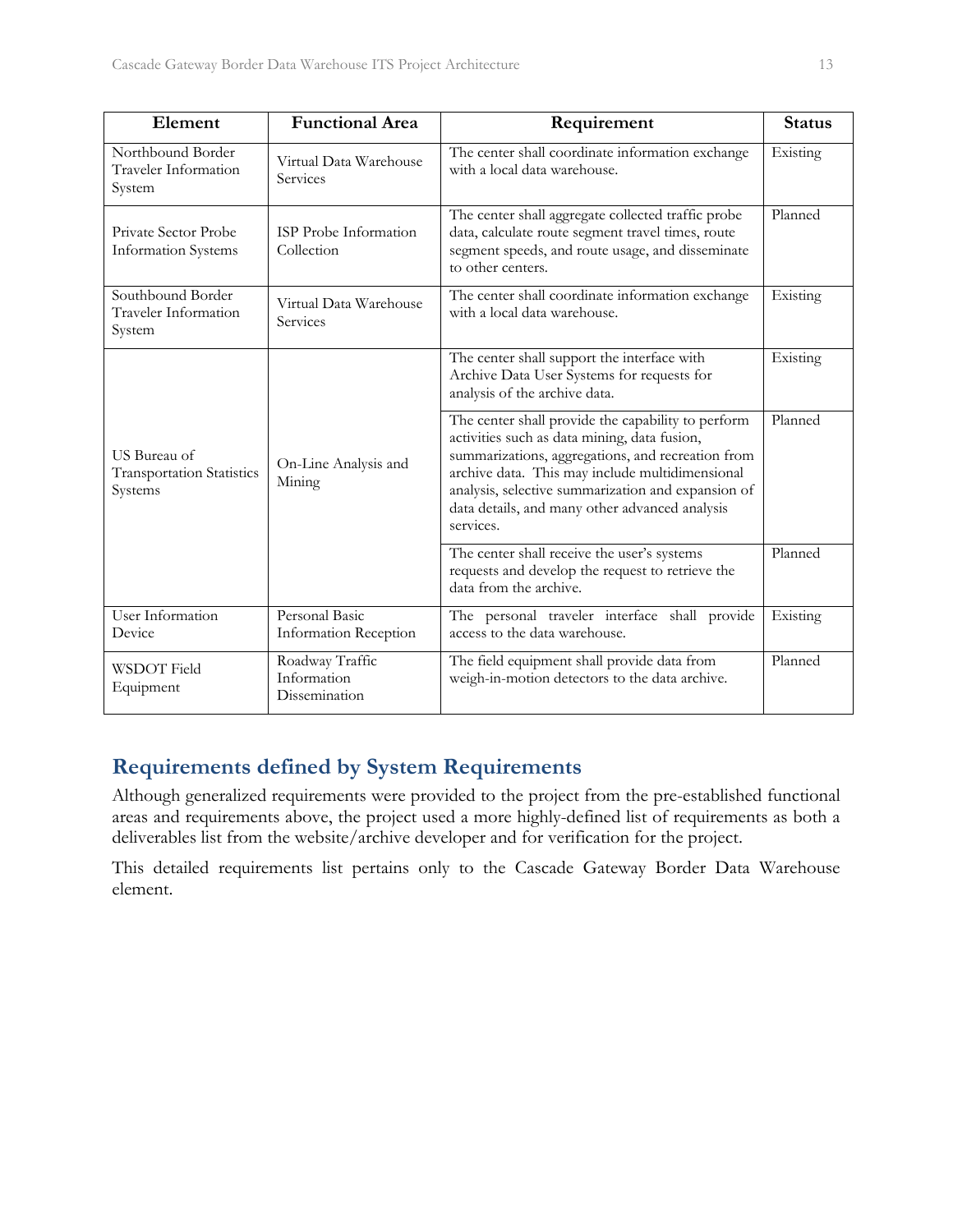|       | <b>Detailed Requirements</b>                                                                                                                 |     | <b>High Level Requirements</b>                                                                                                                           |  |
|-------|----------------------------------------------------------------------------------------------------------------------------------------------|-----|----------------------------------------------------------------------------------------------------------------------------------------------------------|--|
| 1.1.1 | The data shall be presented in calendar format.                                                                                              |     |                                                                                                                                                          |  |
| 1.1.2 | The data shall be viewable by port-of-entry.                                                                                                 |     |                                                                                                                                                          |  |
| 1.1.3 | The data shall be viewable by direction.                                                                                                     | 1.1 | The warehouse needs to present data in a similar<br>fashion to the existing website.                                                                     |  |
| 1.1.4 | The data shall be viewable by either detector or crossing.                                                                                   |     |                                                                                                                                                          |  |
| 1.1.5 | The data shall be queriable by custom query.                                                                                                 |     |                                                                                                                                                          |  |
| 1.2.1 | The website shall allow users to sign up for automated email reports.                                                                        |     |                                                                                                                                                          |  |
| 1.2.2 | The website shall allow users to define the type of reports they are interested from a set of options.                                       | 1.2 | The warehouse needs an automated sign-up for<br>email reporting that users can sign up for and<br>define the thresholds for reporting themselves.        |  |
| 1.2.3 | The website shall allow users to unsubscribe from reports.                                                                                   |     |                                                                                                                                                          |  |
| 2.1.1 |                                                                                                                                              |     | The website needs a better user guide online and                                                                                                         |  |
| 2.1.2 | The website administration shall allow administrators to write and edit help sections.                                                       | 2.1 | help section.                                                                                                                                            |  |
| 2.2.1 | The website shall separate out data sets using tabs at the top of the page for each data type.                                               |     |                                                                                                                                                          |  |
| 2.2.2 | The website shall develop the visual display of each data type in a similar manner.                                                          | 2.2 | The warehouse needs to incorporate the new data                                                                                                          |  |
| 2.2.3 | The website shall be designed in such a way that a finite number of data sets can be displayed at the top<br>of the page.                    |     | sets in a clear manner.                                                                                                                                  |  |
| 2.3.1 | The website shall use an online mapping system to display detectors.                                                                         |     |                                                                                                                                                          |  |
| 2.3.2 | The website shall use an online mapping system to display port-of-entry crossing symbols.                                                    |     |                                                                                                                                                          |  |
| 2.3.3 | The website mapping shall be zoomable and allow end users to pick specific detectors from the map<br>itself.                                 |     | The warehouse needs to have geo-coded detector                                                                                                           |  |
| 2.3.4 | The website shall allow administrators to input the geo-location of each detector and automatically<br>display this detector on the map.     | 2.3 | and system maps for users to more easily access<br>port-level data and individual detector data.                                                         |  |
| 2.3.5 | The website shall allow administrators to edit the locations of detectors and crossings using an editing<br>tool.                            |     |                                                                                                                                                          |  |
| 2.4.1 | Website data shall be displayed in data tables and in charts.                                                                                |     | The website chart views needs to be dynamic and                                                                                                          |  |
| 2.4.2 | Website charts shall be designed in a way to allow users to customize the visual display.                                                    | 2.4 | allow for end-user customization of scales,                                                                                                              |  |
| 2.4.3 | The website chart views shall be printable.                                                                                                  |     | timelines, and comparisons.                                                                                                                              |  |
| 2.5.1 | The website shall be designed in such a way that NEXUS port data and similar direction/port data can<br>be displayed separately or together. | 2.5 | The website data views need to allow for easy<br>combinations of port data (i.e. NEXUS lane data<br>with the rest of the port data) for simpler queries. |  |
| 2.6.1 | The website needs to be developed as per section 508 of the Rehabilitation Act of 1973 for accessibility<br>for all users.                   | 2.6 | The website needs to be developed as per section<br>508 of the Rehabilitation Act of 1973, as amended                                                    |  |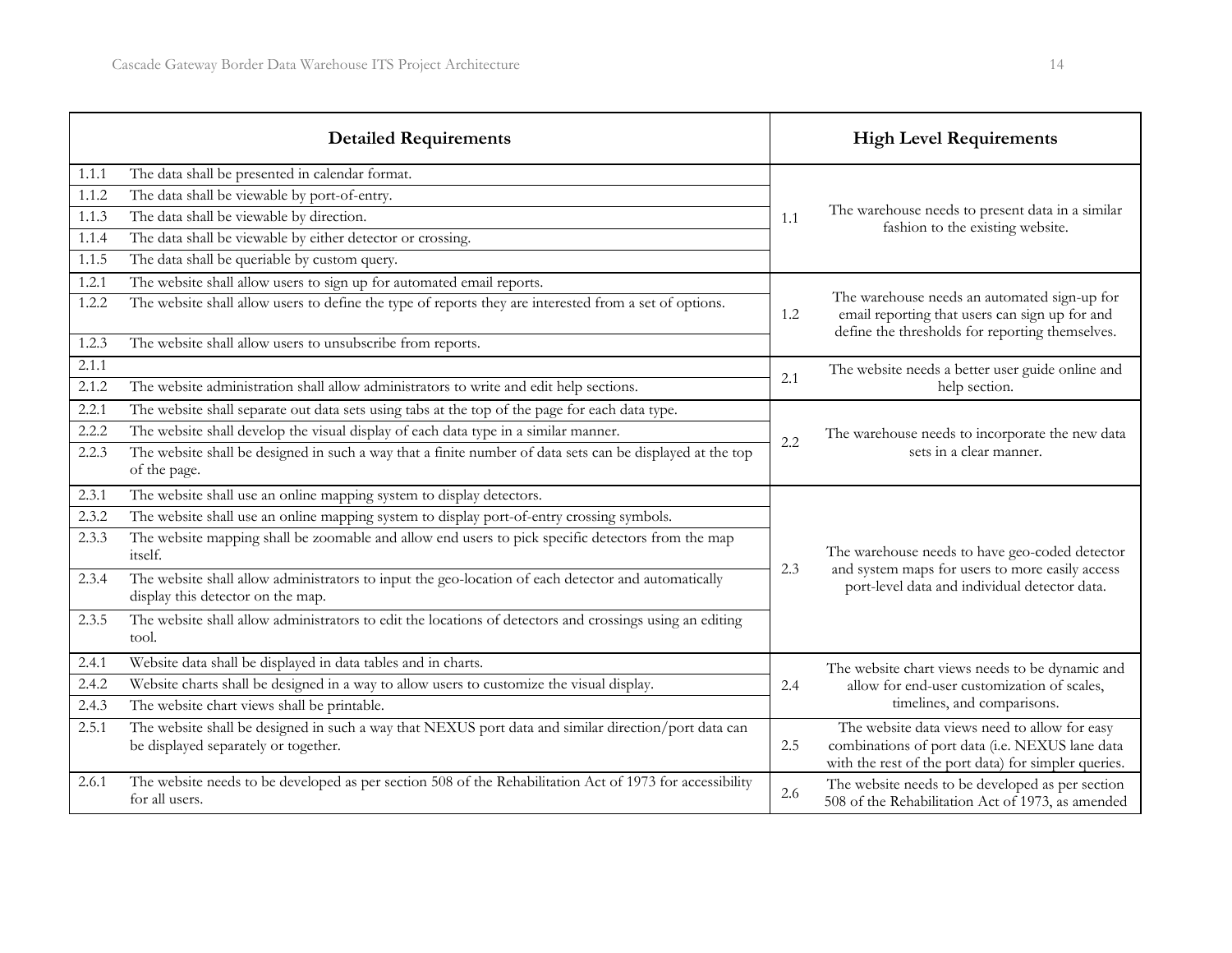|       | <b>Detailed Requirements</b>                                                                                                                                                     |     | <b>High Level Requirements</b>                                                                                                                         |  |
|-------|----------------------------------------------------------------------------------------------------------------------------------------------------------------------------------|-----|--------------------------------------------------------------------------------------------------------------------------------------------------------|--|
| 2.6.2 | The website developers shall instruct the administrators on how to maintain the website in such a way as<br>to continue to keep all aspects of the site accessible to all users. |     | (29 U.S.C. 794d) for accessibility for all users.                                                                                                      |  |
| 3.1.1 | The website shall have a tab for reports.                                                                                                                                        |     |                                                                                                                                                        |  |
| 3.1.2 | The reports shall be configurable and organizable by website administrators.                                                                                                     |     | The website should include static reports which                                                                                                        |  |
| 3.1.3 | The reports shall be viewable on screen or downloadable as .csv or equivalent file types.                                                                                        |     | summarize typical wait times and how a particular                                                                                                      |  |
| 3.1.4 | The website shall be able to list any number of canned reports for viewing.                                                                                                      | 3.1 | day compares to an average of such days. This<br>requirement can be handled by way of "Saved                                                           |  |
| 3.1.5 | The reports shall be designed in such a way that they are always kept current (i.e. new data is included in<br>the report query).                                                |     | Queries" for which the results can be printable.                                                                                                       |  |
| 3.2.1 | The website shall include a custom query tool for end users to run unique reports on all sets of data.                                                                           |     |                                                                                                                                                        |  |
| 3.2.2 | The custom query shall result in multiple output types including data table, chart, and downloadable file.                                                                       |     |                                                                                                                                                        |  |
| 3.2.3 | The custom query tool shall allow users to select date ranges and days of the week.                                                                                              |     |                                                                                                                                                        |  |
| 3.2.4 | The custom query tool shall allow users to group by month, day of week, day, am/pm, hourly, or by five<br>minute increment.                                                      | 3.2 | The custom query tool needs to allow for different<br>aggregations, including a daily time output (in<br>addition to minute, hour, and am/pm outputs). |  |
| 3.2.5 | The custom query tool shall allow users to query multiple detectors or crossings at a time.                                                                                      |     |                                                                                                                                                        |  |
| 3.2.6 | The custom query tool shall allow users to query by holiday.                                                                                                                     |     |                                                                                                                                                        |  |
| 3.2.7 | The custom query tool shall allow users to aggregate data by various measures, including average, max,<br>min, and sum values.                                                   |     |                                                                                                                                                        |  |
| 3.2.8 | The custom query tool shall allow users to view multiple measures of data in one query (i.e. volume, wait<br>times, etc.).                                                       |     |                                                                                                                                                        |  |
| 3.3.1 | The warehouse shall have an associated interface to allow data to be shared with other websites.                                                                                 |     | The warehouse needs an API interface to allow the                                                                                                      |  |
| 3.3.2 | The warehouse API shall be designed in such a way as to maintain the security and integrity of the<br>original database.                                                         | 3.3 | data to be "pushed" to other websites, agencies, or<br>applications for greater dissemination of data.                                                 |  |
| 3.4.1 | The website shall produce viewable charts that can be printed; and the associated data can be<br>downloaded in CSV format                                                        | 3.4 | The website charts need to be able to be printed<br>and downloaded for end-user reports.                                                               |  |
| 3.5.1 | The warehouse data shall be available in downloadable formats including but not limited to .csv format.                                                                          | 3.5 | The warehouse data needs to be able to be<br>downloadable in .csv format.                                                                              |  |
| 4.1.1 | There shall be no more than a five second delay for each page load on the website.                                                                                               |     |                                                                                                                                                        |  |
| 4.1.2 | Large custom queries shall take no longer than ten seconds to load and display.                                                                                                  | 4.1 | The warehouse access speeds need to be improved.                                                                                                       |  |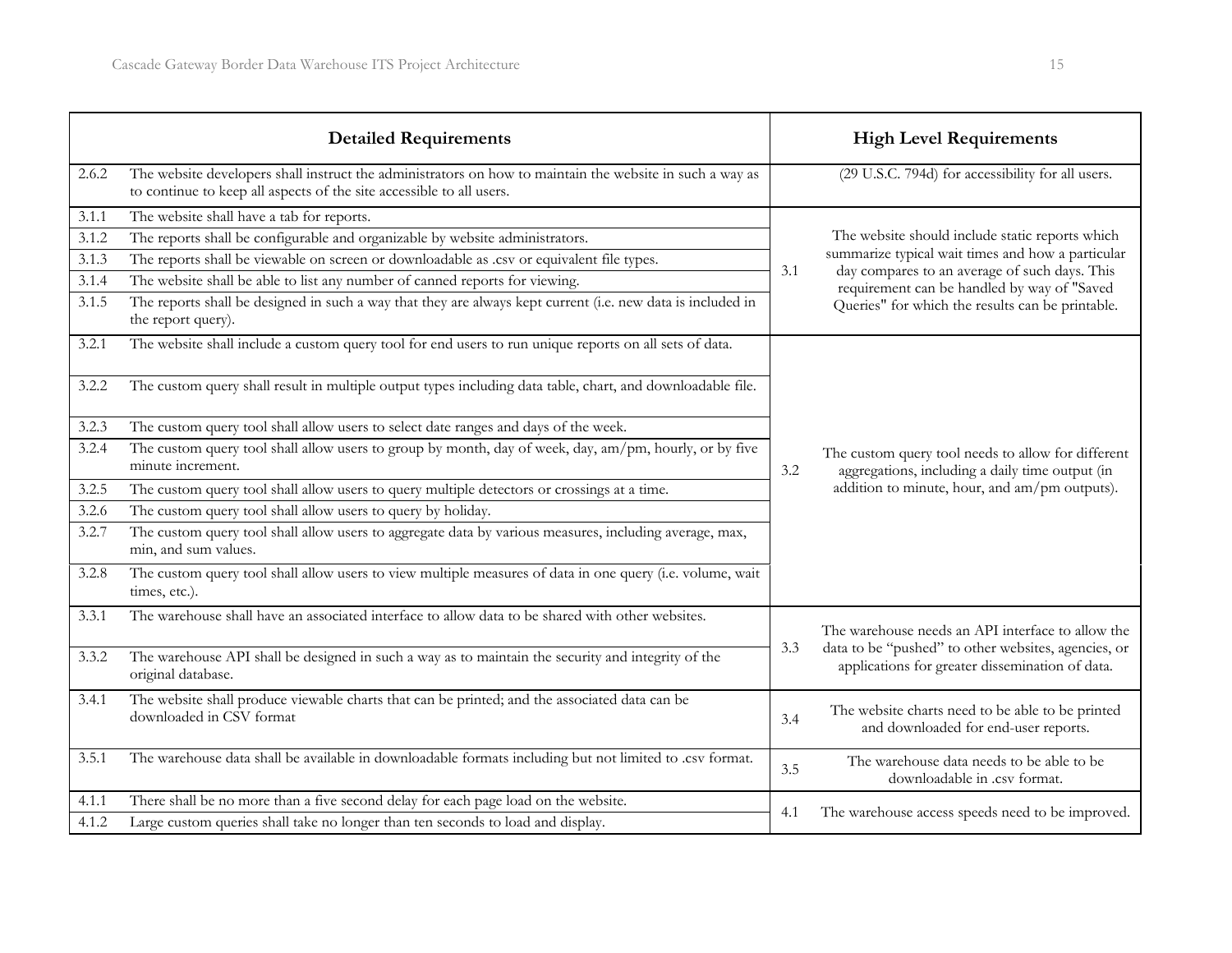|       | <b>Detailed Requirements</b>                                                                                                                                                             |     | <b>High Level Requirements</b>                                                                                   |  |
|-------|------------------------------------------------------------------------------------------------------------------------------------------------------------------------------------------|-----|------------------------------------------------------------------------------------------------------------------|--|
| 4.1.3 | The website shall provide a loading or waiting symbol for any query or page load that takes longer than a<br>few seconds.                                                                |     |                                                                                                                  |  |
| 4.2.1 | The warehouse shall be stored on a server with enough capacity to house exponentially increasing<br>volumes of data.                                                                     |     |                                                                                                                  |  |
| 4.2.2 | The warehouse shall be stored on a server designed in such a way that website function is separated<br>from data storage to facilitate faster response times.                            | 4.2 | New hardware needs to be identified to facilitate<br>speedy data queries and increasing storage<br>requirements. |  |
| 4.2.3 | The warehouse data backups shall be stored in a location that will not impact the speed or functionality<br>of the website.                                                              |     |                                                                                                                  |  |
| 5.1.1 | The website developers shall develop documentation on how the warehouse has been developed;<br>hardware specifications; programming knowledge needed; and how and where data are stored. |     | Documentation needs to be developed so the                                                                       |  |
| 5.1.2 | The website developers shall prepare documentation on how the warehouse should be maintained.                                                                                            | 5.1 | functioning of the warehouse is clear and specific<br>for future developers.                                     |  |
| 5.1.3 | The website developers shall prepare documentation on how administrators can make changes to the<br>website.                                                                             |     |                                                                                                                  |  |
| 5.2.1 | The website shall be designed using a common programming language and on a common server<br>operating system.                                                                            |     | Database and website formats need to be in an<br>accessible programming language that allows for                 |  |
| 5.2.2 | Any customized components of the warehouse software shall be described in detail in documentation<br>with instructions on how that component ties into the full warehouse/website.       | 5.2 | multiple developers to easily understand and<br>address future issues.                                           |  |
| 5.3.1 | The warehouse administration shall allow administrators to add or edit data feeds into the system.                                                                                       |     | System needs an easy way to incorporate changes<br>to data transfer technologies or locations so that            |  |
| 5.3.2 | The warehouse administration shall allow administrators to be alerted if changes occur to the data feeds<br>in the system.                                                               | 5.3 | the administrator can manually change data<br>interfaces.                                                        |  |
| 5.4.1 | The warehouse shall preserve XML files downloaded from partner agencies in a backup location no<br>longer than one month after the date.                                                 |     | The system needs a way to preserve a month's                                                                     |  |
| 5.4.2 | The warehouse shall have an alert if there are problems in downloading data from partner agencies.                                                                                       | 5.4 | worth of XML files from partner agencies in case<br>of website maintenance issues.                               |  |
| 5.5.1 | The warehouse shall automatically select loop detectors for volume counters based on proximity to the<br>border crossing.                                                                |     | The system needs a way to alert administrators if<br>volume detectors are not selected, and to allow             |  |
| 5.5.2 | If a border crossing in the system does not have one or more volume loop detectors selected, it shall<br>alert the administrator.                                                        | 5.5 | administrators to easily select loop detectors to be<br>used for volume counts.                                  |  |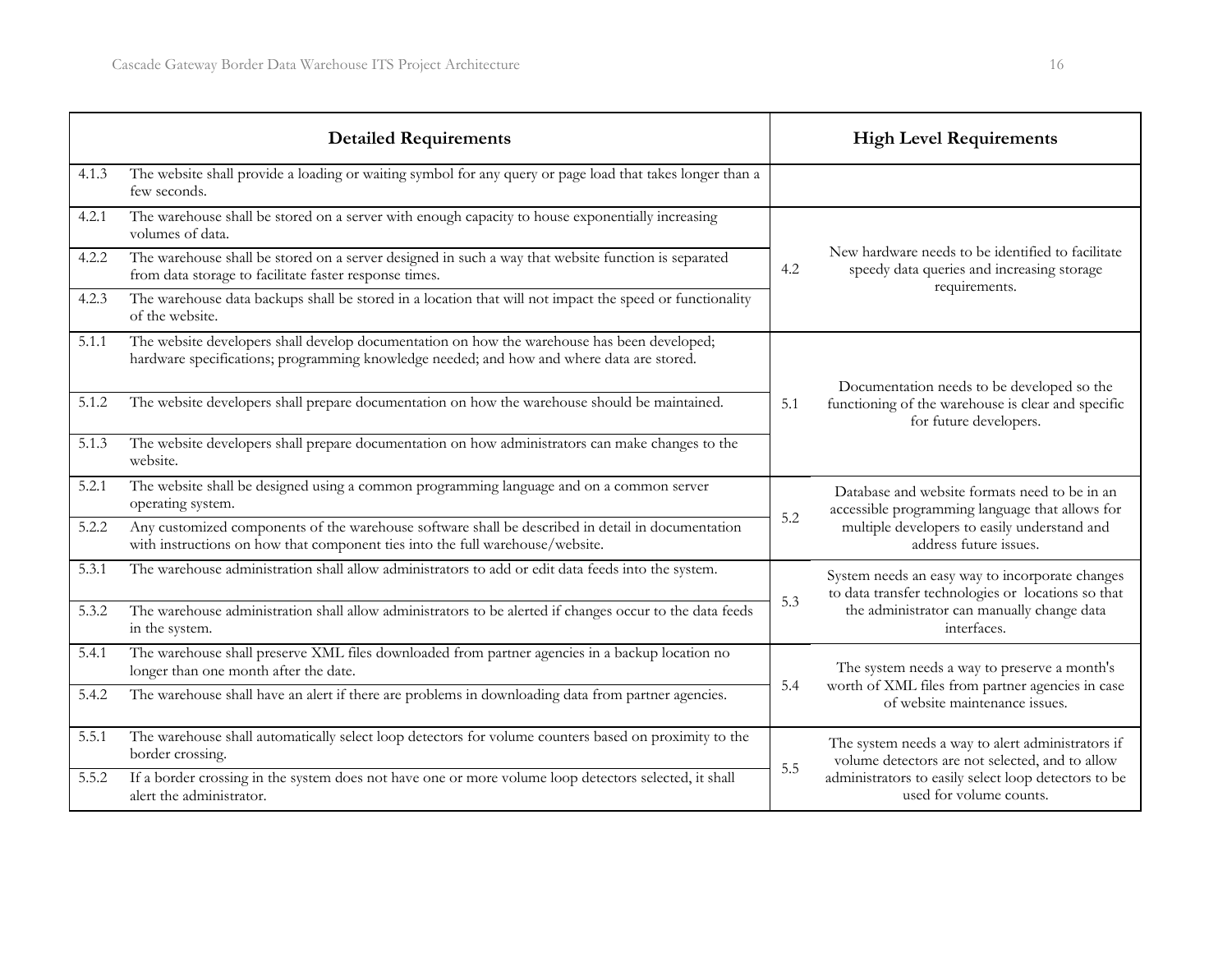| <b>Detailed Requirements</b> |                                                                                                                                                                                   |     | <b>High Level Requirements</b>                                                                                                                                                                                                                                               |
|------------------------------|-----------------------------------------------------------------------------------------------------------------------------------------------------------------------------------|-----|------------------------------------------------------------------------------------------------------------------------------------------------------------------------------------------------------------------------------------------------------------------------------|
| 5.6.1                        | The warehouse shall be designed in such a way that administrators can access and change the base code<br>for the warehouse and website.                                           | 5.6 | Because the code for this site will be developed<br>with U.S. public funds, WCOG needs to retain the<br>ability to access and change the code and allow<br>other developers to access it.                                                                                    |
| 5.6.2                        | The warehouse developers shall provide documentation on the code used for the website and<br>warehouse.                                                                           |     |                                                                                                                                                                                                                                                                              |
| 6.1.1                        | The warehouse shall have an automatic alert to notify administrators when data is not received from a<br>partner agency.                                                          | 6.1 | The warehouse needs a monitoring system to alert<br>administrators when the site is down; when data<br>packets are not received from each contributing<br>data source; or if the backup of data fails. It also<br>needs to create reports for evaluating performance.        |
| 6.1.2                        | The warehouse shall have an automatic alert to notify administrators when the website is down.                                                                                    |     |                                                                                                                                                                                                                                                                              |
| 6.1.3                        | The warehouse shall have an automatic alert to notify administrators if a backup of the data and website<br>fails.                                                                |     |                                                                                                                                                                                                                                                                              |
| 6.1.4                        | The warehouse shall have an automatic alert to notify administrators if a new crossing or new detectors<br>have been added to the system.                                         |     |                                                                                                                                                                                                                                                                              |
| 6.1.5                        | The warehouse shall have an automatic alert to notify administrators if GPS data is missing for a<br>detector.                                                                    |     |                                                                                                                                                                                                                                                                              |
| 6.1.6                        | The warehouse shall have an automatic alert to notify administrators if an error occurs with the<br>automated email system.                                                       |     |                                                                                                                                                                                                                                                                              |
| 6.1.7                        | The warehouse shall have an automatic alert to notify administrators if the server storage space reaches<br>critical capacity.                                                    |     |                                                                                                                                                                                                                                                                              |
| 6.1.8                        | The warehouse shall have a report available for administrators that lists performance for existing<br>detectors, crossings, data packets, and daily tasks.                        |     |                                                                                                                                                                                                                                                                              |
| 6.2.1                        | The website shall display color coded symbols on each calendar or day view relating to the percentage of<br>data packets received.                                                |     | The warehouse needs a color-coded flagging system<br>(i.e. green for good, yellow for caution, red for<br>danger) for each day or month of the day/month<br>view which would be determined by a) the number<br>of data packets received and b) the quality of those<br>data. |
| 6.2.2                        | The website shall display warnings to end users who run queries or analyses using data flagged as red.                                                                            | 6.2 |                                                                                                                                                                                                                                                                              |
| 6.3.1                        | The warehouse shall be developed with a defined set of maintenance functions that are performed<br>regularly to clear logs, erase backups, and continue the health of the server. | 6.3 | The warehouse needs an automated, scheduled<br>clearing of logs and other files and a maintenance<br>protocol needs to be established for long-term<br>server health.                                                                                                        |
| 6.3.2                        | The warehouse developers shall provide administrators with a list of daily/monthly maintenance<br>functions and instructions on how to change that schedule or functions.         |     |                                                                                                                                                                                                                                                                              |
| 6.4.1                        | The warehouse administration shall be designed in such a way that administrators can change any<br>automatic aspect relatively easily and edit data fields.                       | 6.4 | The back-end should allow administrators to view<br>data logs, clear logs, update FTP locations and<br>passwords, update port names and details, and<br>choose data counters.                                                                                                |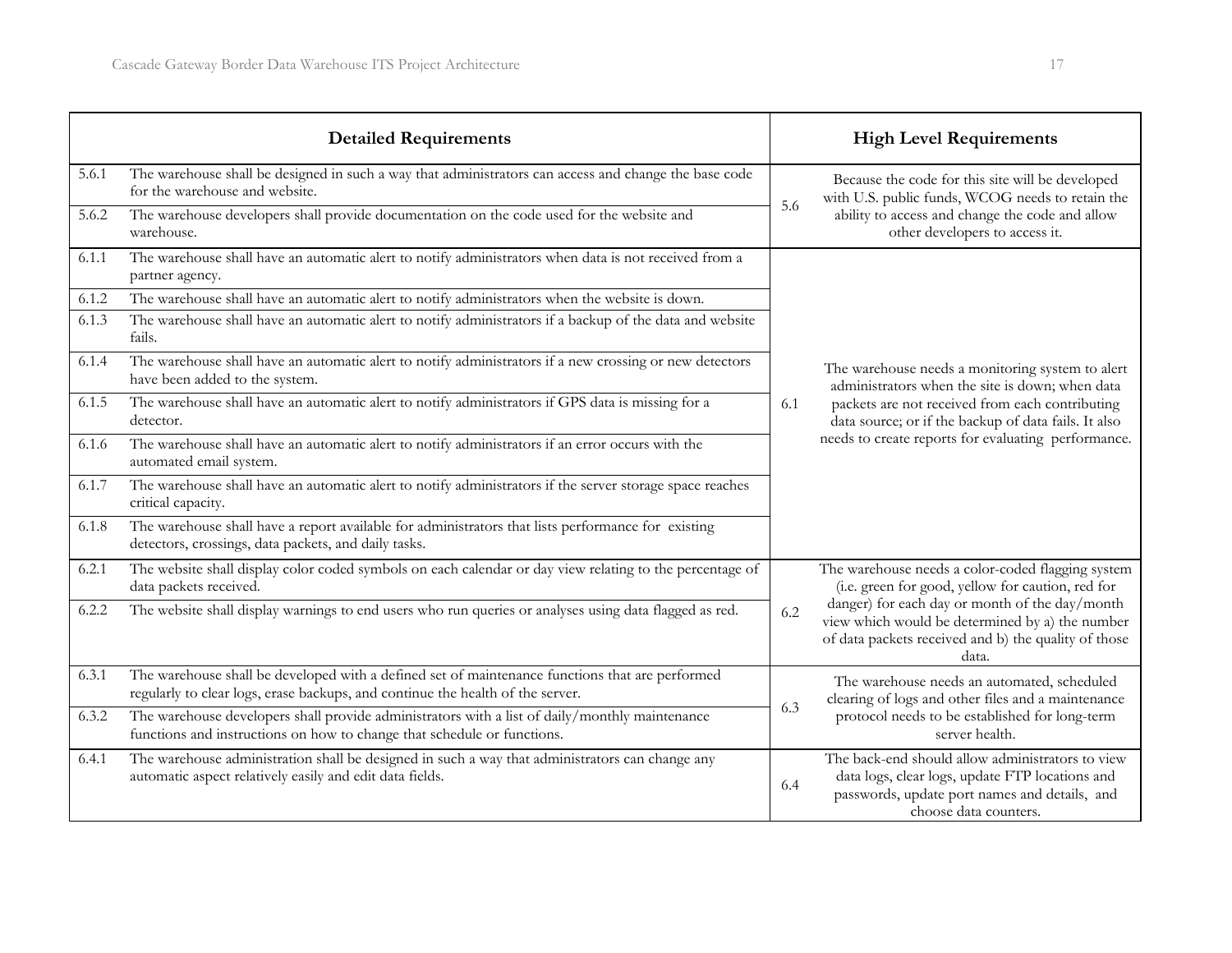|       | <b>Detailed Requirements</b>                                                                                                                                                                       |     | <b>High Level Requirements</b>                                                                                                                                                                                             |
|-------|----------------------------------------------------------------------------------------------------------------------------------------------------------------------------------------------------|-----|----------------------------------------------------------------------------------------------------------------------------------------------------------------------------------------------------------------------------|
| 7.1.1 | The warehouse shall be designed to automatically look for new ports-of-entries and detectors in each<br>packet of data and to automatically display that new data.                                 | 7.1 | The system needs to incorporate additional ports<br>seamlessly as long as data streams abide by the<br>established schema.                                                                                                 |
| 7.1.2 | The warehouse shall be designed to alert administrators when a new port-of-entry or detector is included<br>in the system.                                                                         |     |                                                                                                                                                                                                                            |
| 7.1.3 | The warehouse shall provide steps for administrators to customize information for each new port-of-<br>entry or detector.                                                                          |     |                                                                                                                                                                                                                            |
| 7.2.1 | The warehouse shall be developed in a way that the archiving of data and the display and functioning of<br>the website are separated.                                                              | 7.2 | The system needs to separate the storage of<br>archived data and the functioning of the website for<br>greater usability.                                                                                                  |
| 7.2.2 | The warehouse design shall be fully documented.                                                                                                                                                    |     |                                                                                                                                                                                                                            |
| 7.3.1 | The warehouse hardware shall be able to store no less than 100gb of data.                                                                                                                          |     |                                                                                                                                                                                                                            |
| 7.3.2 | The warehouse hardware shall be designed in such a way that additional storage capacity can be added<br>without re-designing the warehouse structure.                                              | 7.3 | The system has to be built to store an exponentially<br>increasing amount of data packets.                                                                                                                                 |
| 7.4.1 | The warehouse hardware shall be designed to store differing types of data and different file types.                                                                                                |     |                                                                                                                                                                                                                            |
| 7.4.2 | The warehouse shall be designed so that new data feeds from multiple agencies and different types of<br>equipment can be added in an incremental fashion without impacting the rest of the system. | 7.4 | The system has to be expandable to store and<br>display differing types of data, including but not<br>limited to commodity data, corridor travel times,<br>lanes open, weigh-in-motion detector data, CVISN,<br>data, etc. |
| 7.4.3 | The website shall be designed in a way that allows for expanding data types across the tabbed menu bar.                                                                                            |     |                                                                                                                                                                                                                            |
| 7.4.4 | The website shall allow users to query the different data types available.                                                                                                                         |     |                                                                                                                                                                                                                            |
| 7.4.5 | The addition of new data shall not impact the existing data.                                                                                                                                       |     |                                                                                                                                                                                                                            |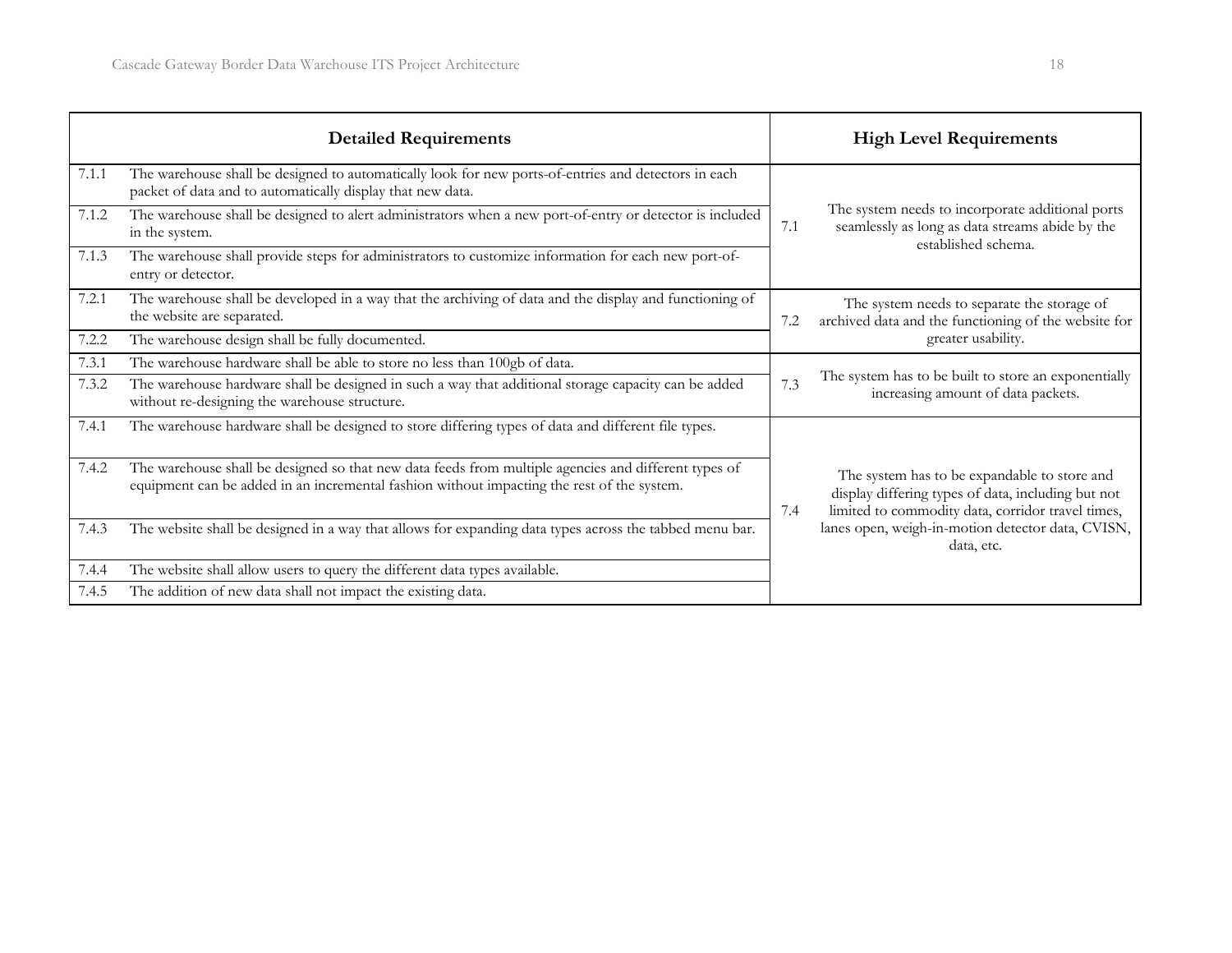# **9. Standards**

The Border data warehouse uses a standardized XML schema developed by BCMOT and WSDOT to share and store information in the archive. More information about the schema is available in **Border Data Warehouse Upgrade & BIFA Integration Project Report #1: Final Report**.

For possible international standards as developed by standards development organizations, standards were selected from the BIFA version of Turbo Architecture. The following standard was considered applicable:

- **ATIS General Use**: Advanced Traveler Information Systems (ATIS) General Use Standards Group – Developed by SAE

# **10. Project Sequencing**

Most ITS activities under the original scope of work have been completed. The following tasks are still pending:

- Booth Status Data: This is a priority for stakeholders in order to improve the quality of data in northbound and southbound border traveler information systems.
- Weigh-in-Motion Detector Data: Although WSDOT weigh-in-motion hardware was improved for this project the mechanisms for transmitting and archiving data from the equipment is still in planning stages.
- GPS fleet data automation: The archive has been developed with existing GPS fleet data from vendors but a more automated transfer of purchased data would be needed to keep the information current. A display and query function would also need to be added to the website.
- CVISN data set: The possibility of using existing readers along Interstate 5 that collect transponder data on trucks traveling between the Port of Seattle and the border was examined as part of the project. The effort involved in hooking up communication for this data set was too extensive for the initial project but future efforts may be able to include this.

# **11. Agreements**

### **Funding Agreements**

**GCA 6521: Cascade Gateway Border Data Warehouse Upgrade & BIFA Integration US Funding Agreement** - Agreement between WA State Department of Transportation and Whatcom Council of Governments to complete the Cascade Gateway Border Data Warehouse Upgrade & BIFA Integration project. Status: Completed.

**BIFA 2010-04: Cascade Gateway Border Data Warehouse Upgrade & BIFA Integration Canadian Funding Agreement** - Agreement between Transport Canada and Whatcom Council of Governments to complete the Cascade Gateway Border Data Warehouse Upgrade & BIFA Integration project. Status: Completed.